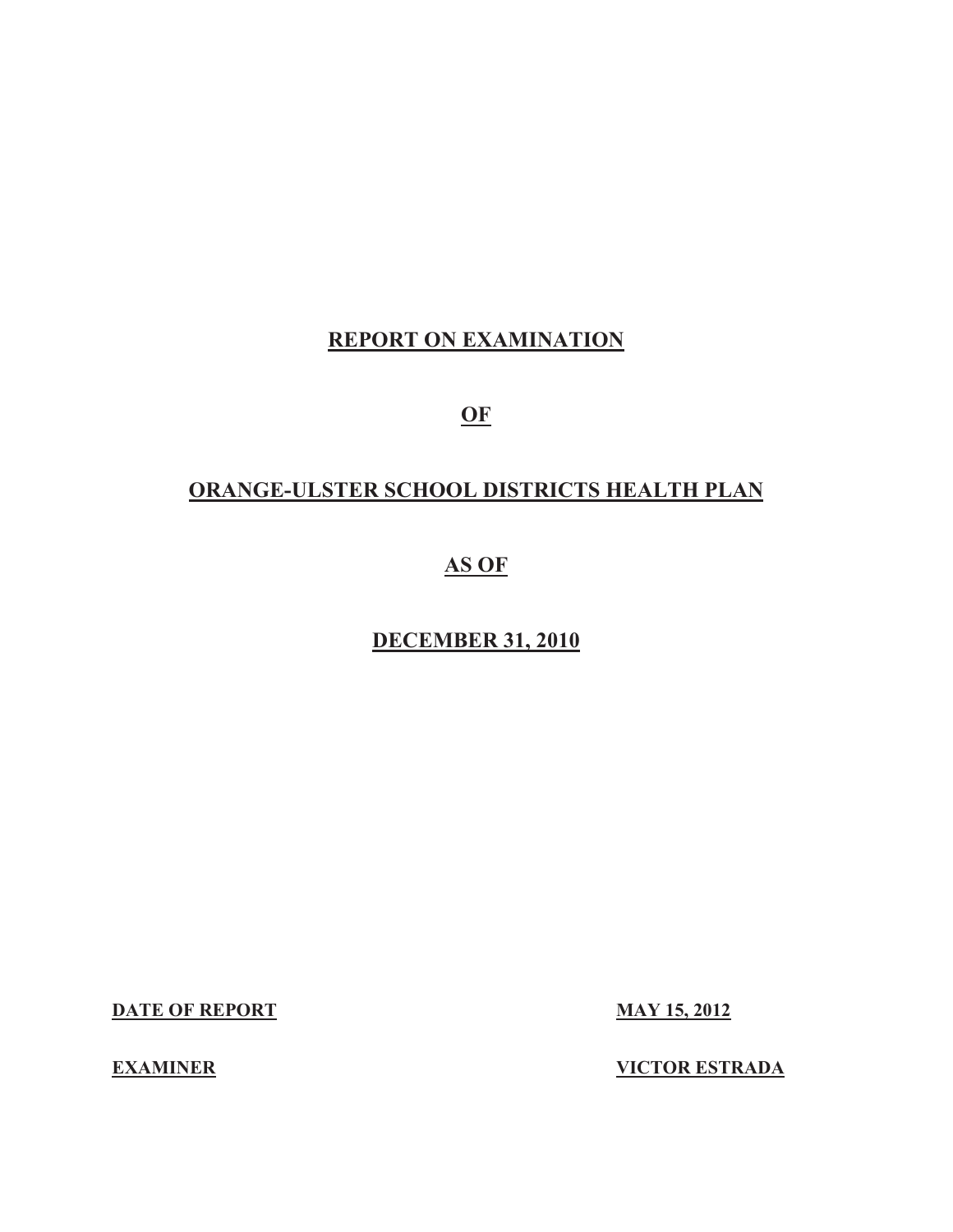### **TABLE OF CONTENTS**

| <u>ITEM NO.</u> |                                                                                                                                            | <b>PAGE NO.</b>                        |
|-----------------|--------------------------------------------------------------------------------------------------------------------------------------------|----------------------------------------|
| 1.              | Scope of the examination                                                                                                                   | $\overline{2}$                         |
| 2.              | Executive summary                                                                                                                          | $\overline{4}$                         |
| 3.              | Description of the Plan                                                                                                                    | 4                                      |
|                 | A. Management and controls<br>B. Report on examination<br>C. Territory and plan of operation<br>D. Stop-loss coverage<br>E. Fidelity bonds | $\overline{7}$<br>10<br>11<br>11<br>12 |
| 4.              | <b>Financial statements</b>                                                                                                                | 13                                     |
|                 | A. Balance sheet<br>B. Statement of revenue and, expenses and net worth                                                                    | 13<br>14                               |
| 5.              | Claims payable (including claim stabilization<br>reserve)                                                                                  | 15                                     |
| 6.              | Market conduct                                                                                                                             | 16                                     |
|                 | A. Claims processing<br>B. Rating<br>C. Utilization review                                                                                 | 16<br>19<br>19                         |
| 7.              | Compliance with prior report on examination                                                                                                | 23                                     |
| 8.              | Summary of comments and recommendations                                                                                                    | 27                                     |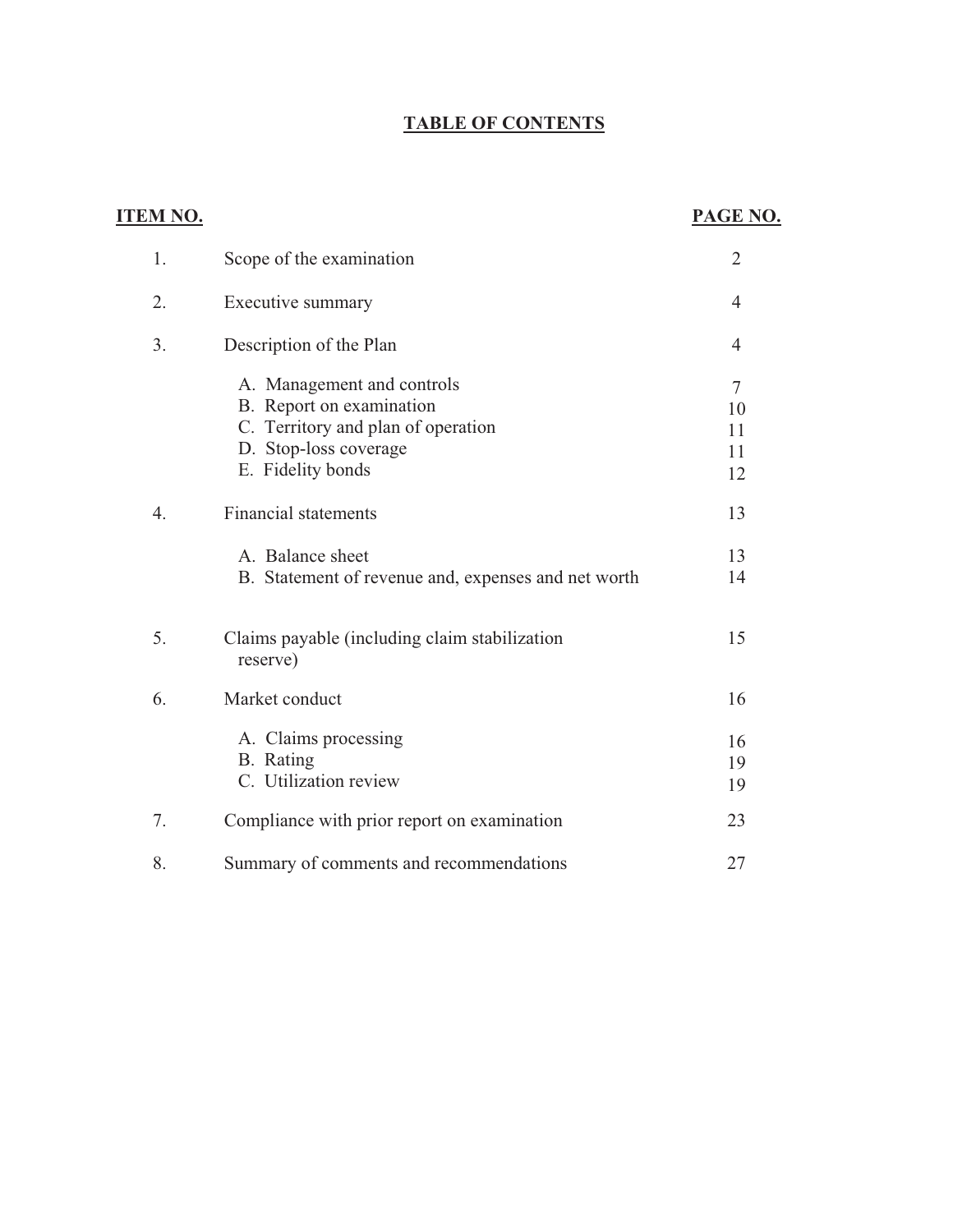

## NEW YORK STATE DEPARTMENT<sub>of</sub> FINANCIAL SERVICES

Andrew M. Cuomo **Benjamin M. Lawsky** Governor Superintendent and Superintendent and Superintendent and Superintendent and Superintendent and Superintendent

May 15 2012

Honorable Benjamin M. Lawsky Superintendent of Financial Services Albany, New York 12257

Sir:

Pursuant to the requirements of the New York Insurance Law and acting in accordance with the instructions contained in Appointment Number 30706, dated April 14, 2011, annexed hereto, I have made an examination into the condition and affairs of Orange-Ulster School Districts Health Plan, a municipal cooperative health benefit plan licensed pursuant to the provisions of Article 47 of the New York Insurance Law, as of December 31, 2010. The following report is respectfully submitted thereon.

The examination was conducted at the Plan's home office located at 163 Harriman Heights Road, Monroe, New York.

Wherever the designation, "the Plan" appears herein, without qualification, it should be understood to indicate Orange-Ulster School Districts Health Plan.

Wherever the designation "the Department" appears herein, without qualification, it should be understood to indicate the New York State Department of Financial Services. It should be noted that the New York State Insurance Department merged with the New York State Banking Department on October 3, 2011 to become the New York State Department of Financial Services.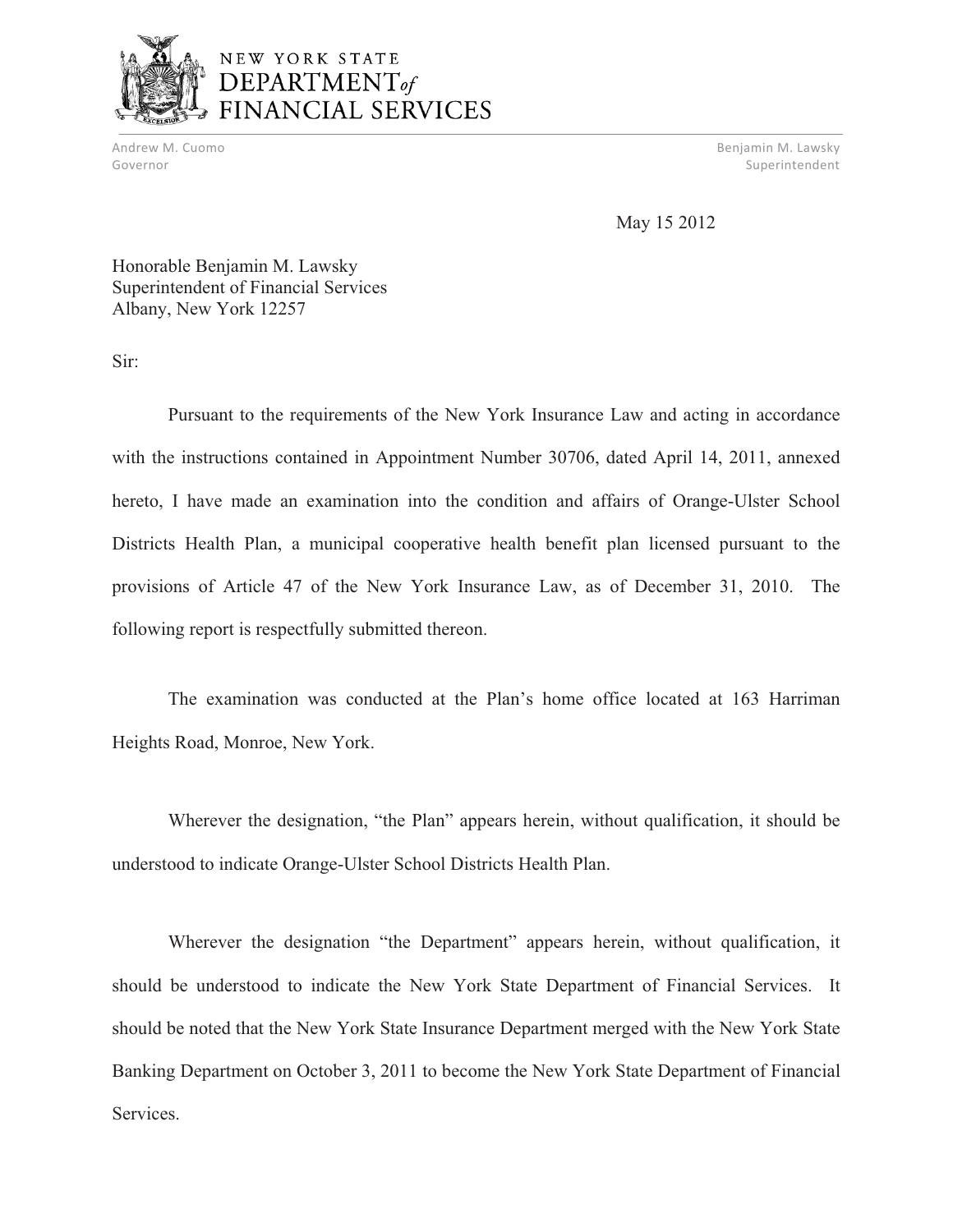#### 1. **1. SCORE OF THE EXAMINATION**

The previous examination of the Plan was conducted as of December 31, 2006. This examination of the Plan was a combined financial and market conduct examination and covered the four-year period from January 1, 2007, through December 31, 2010. The financial component of the examination was conducted as a financial examination, as defined in the National Association of Insurance Commissioners ("NAIC") *Financial Condition Examiners Handbook, 2010 Edition* (the "Handbook"). The examination was conducted observing the guidelines and procedures in the Handbook. Where deemed appropriate by the examiner, transactions occurring subsequent to December 31, 2010, were also reviewed.

The financial portion of the examination was conducted on a risk-focused basis in accordance with the provisions of the Handbook, which provides guidance for the establishment of an examination plan based on the examiner's assessment of risk in the Plan's operations and utilizes that evaluation in formulating the nature and extent of the examination. The risk-focused examination approach was included in the Handbook for the first time in 2007; thus, this was the first such type of examination of the Plan. The examiner planned and performed the examination to evaluate the Plan's current financial condition, as well as identify prospective risks that may threaten the future solvency of the Plan.

The examiner identified key processes, assessed the risks within those processes and assessed the internal control systems and procedures used to mitigate those risks. The examination also included an assessment of the principles used and significant estimates made by management, an evaluation of the overall financial statement presentation, and determined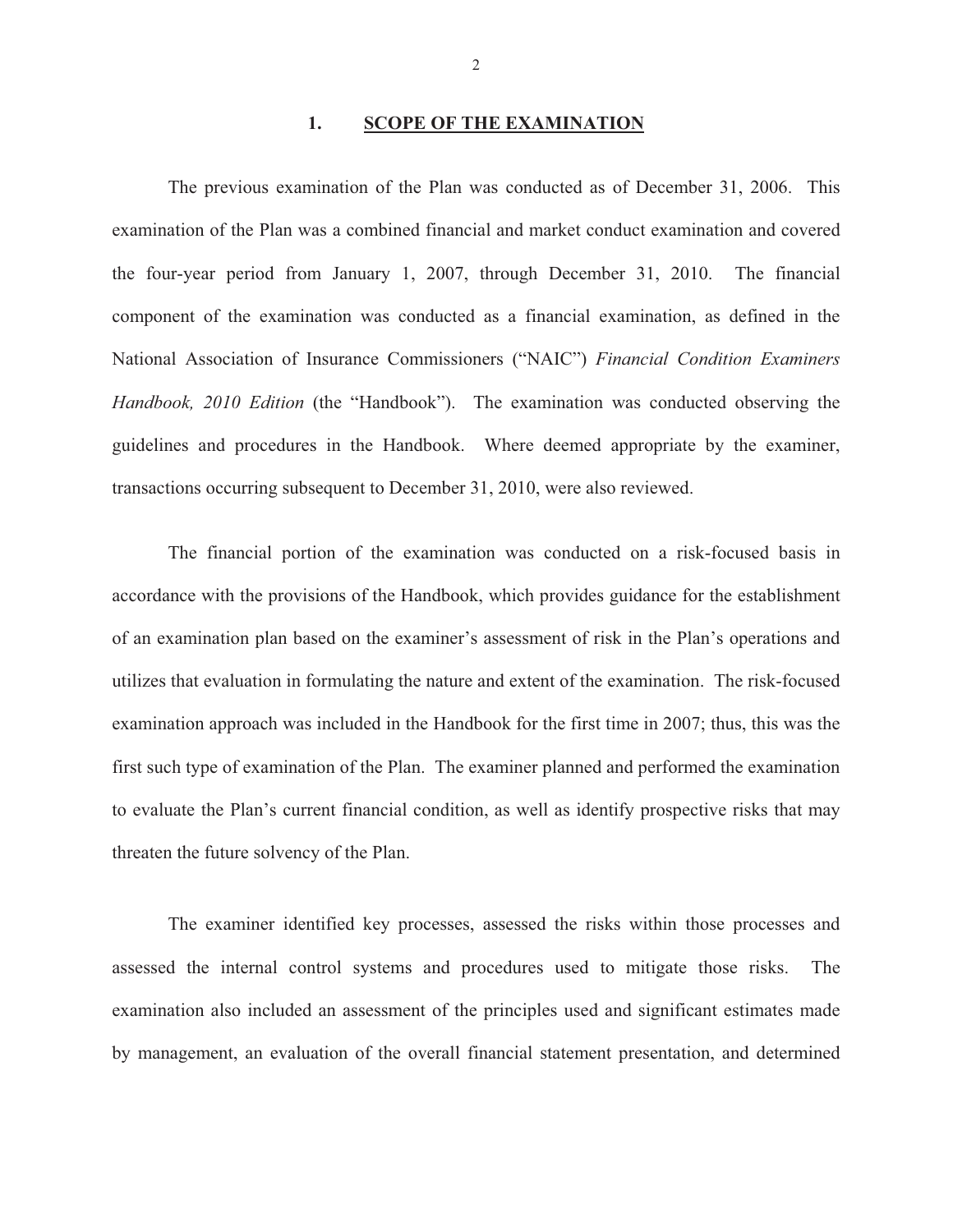management's compliance with the Department's statutes and guidelines, Statutory Accounting Principles, as adopted by the Department and NAIC Annual Statement instructions.

Information concerning the Plan's organizational structure, business approach and control environment were utilized to develop the examination approach. The examination evaluated the Plan's risks and management activities in accordance with the NAIC's nine branded risk categories.

These categories are as follows:

- Pricing/Underwriting
- Reserving
- Operational
- Strategic
- Credit
- Market
- Liquidity
- Legal
- Reputational

The Plan was audited annually for the years 2007 through 2010, by the accounting firm of UHY, LLP. The Plan received an unqualified opinion in each of those years. Certain audit workpapers of UHY, LLP were reviewed and relied upon in conjunction with this examination.

This report on examination is confined to financial statements and comments on those matters which involve departures from laws, regulations or rules, or which are deemed to require an explanation or description.

A review was also made to ascertain what action was taken by the Plan with regard to comments and recommendations contained in the prior report on examination.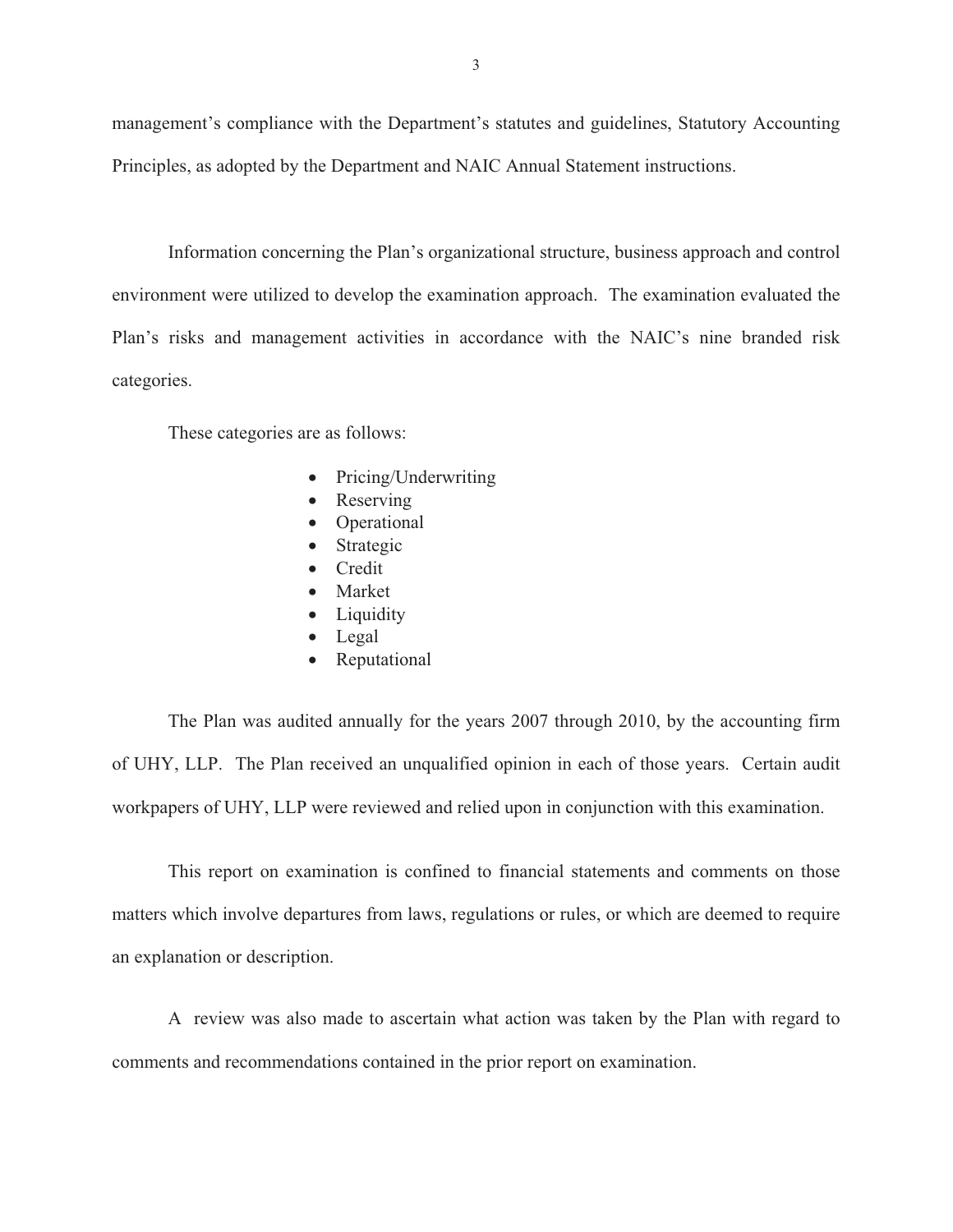### $2.$ **2. Executive Summary**

This examination uncovered certain operational deficiencies of the Plan that had an impact on the Plan's ability to comply with Article 47 and other provisions of the New York Insurance Law. Within this report, the following significant findings can be found in more detail:

- $\bullet$  The Plan did not comply with the requirements of Section 312(b) of the New York Insurance Law when it failed to confirm that each board member had received and read the prior report on examination.
- $\bullet$ The Plan did not comply with the requirements of Section  $4707(a)(1)$  of the New York Insurance Law when it failed to obtain and maintain aggregate stop-loss coverage.
- -The Plan did not comply with the requirements of Section  $4705(e)(3)$  of the New York Insurance Law when it failed to obtain an annual independent actuarial opinion on the soundness of the Plan, which includes the actuarial soundness of the contribution of premium equivalent rates.
- $\bullet$  The Plan did not comply with the requirements of Sections 4903(f) and 4910(b)(1) of the New York Insurance Law when its denial letters did not accurately and completely reflect the member's rights.
- - The Plan did not comply with the requirements of Section 3234(b)(7) of the New York Insurance Law in that it was ambiguous in describing the time limit in which an appeal may be brought.

### $3.$ **3. DESCRIPTION OF THE PLAN A**

The Plan is a municipal cooperative health benefit plan operating under the provisions of Article 47 of the New York Insurance Law. It operates exclusively for the benefit of the employees/retirees and their dependents, of member school districts ("SD") and the Orange-Ulster Board of Cooperative Educational Services ("BOCES"). The Plan has been in existence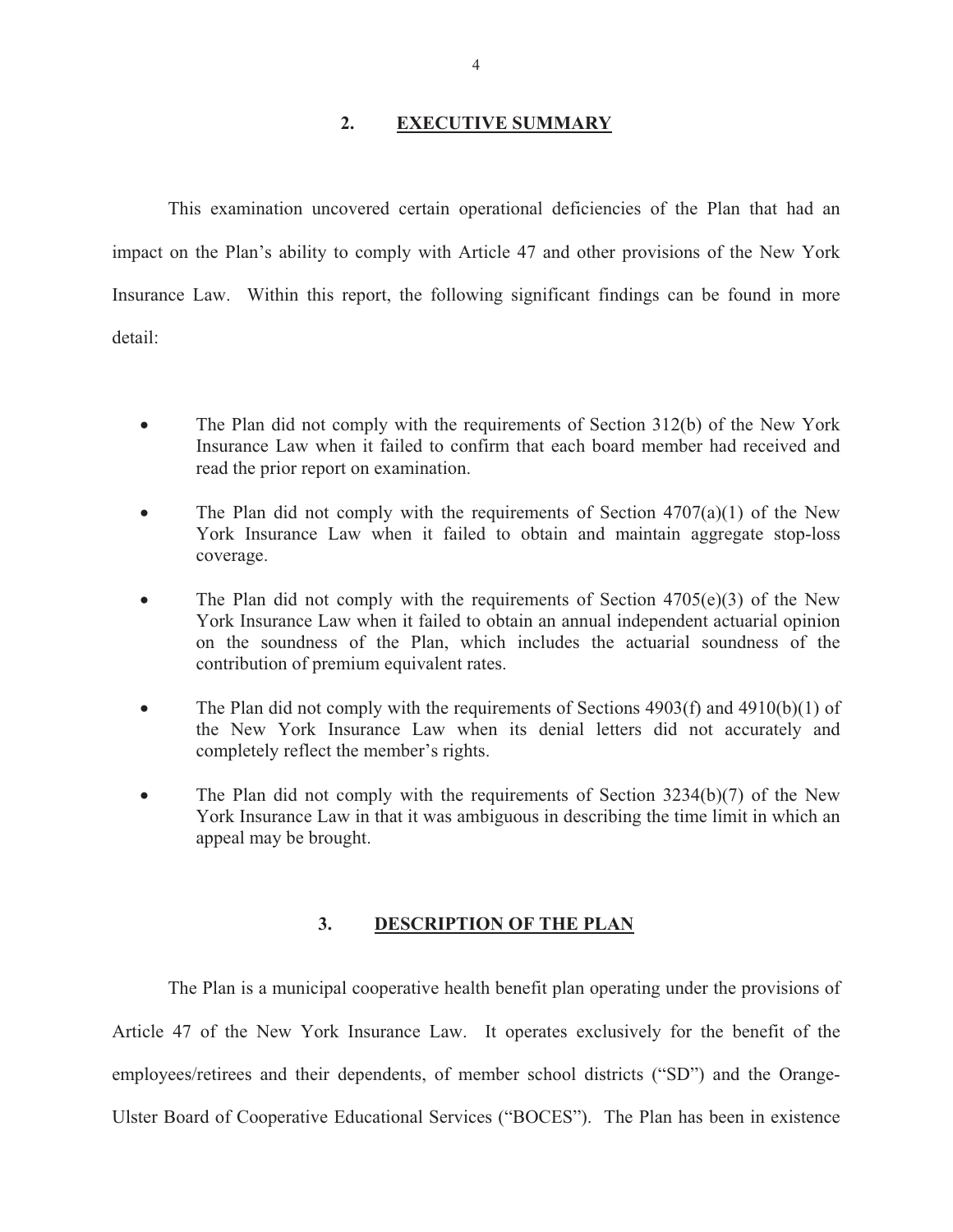since 1982 and is composed of eighteen school districts and the Orange-Ulster BOCES. It was issued a certificate of authority on November 1, 2000, pursuant to the provisions of Article 47 of the New York Insurance Law.

The Plan participants are as follows:

| <b>Chester Union Free SD</b>     | Minisink Valley Central SD |
|----------------------------------|----------------------------|
| Cornwall Central SD              | Monroe-Woodbury Central SD |
| <b>Eldred Central SD</b>         | Orange-Ulster BOCES        |
| Florida Union Free SD            | Pine Bush Central SD       |
| Goshen Central SD                | Port Jervis City SD        |
| Greenwood Lake Union Free SD     | Tuxedo Union Free SD       |
| <b>Highland Falls Central SD</b> | <b>Valley Central SD</b>   |
| Kiryas Joel Village SD           | Warwick Valley SD          |
| Marlboro Central SD              | Washingtonville SD         |
| Middletown City SD               |                            |

The Plan's home office is located at 163 Harriman Heights Road, Monroe, New York. Most administrative functions are performed at this location, with the exception of the claims functions detailed below. In addition, accounting functions are performed at the Orange-Ulster BOCES' office located in Goshen, New York.

The Plan has entered into administrative service agreements whereby certain third party administrators ("TPAs") process health benefit claims or provide other member services. As of December 31, 2010, the Plan maintained the following administrative services agreements:

(1) Caremark, Inc. – Prescription drugs claims processing;

(2) Empire Blue Cross Blue Shield – Provider network;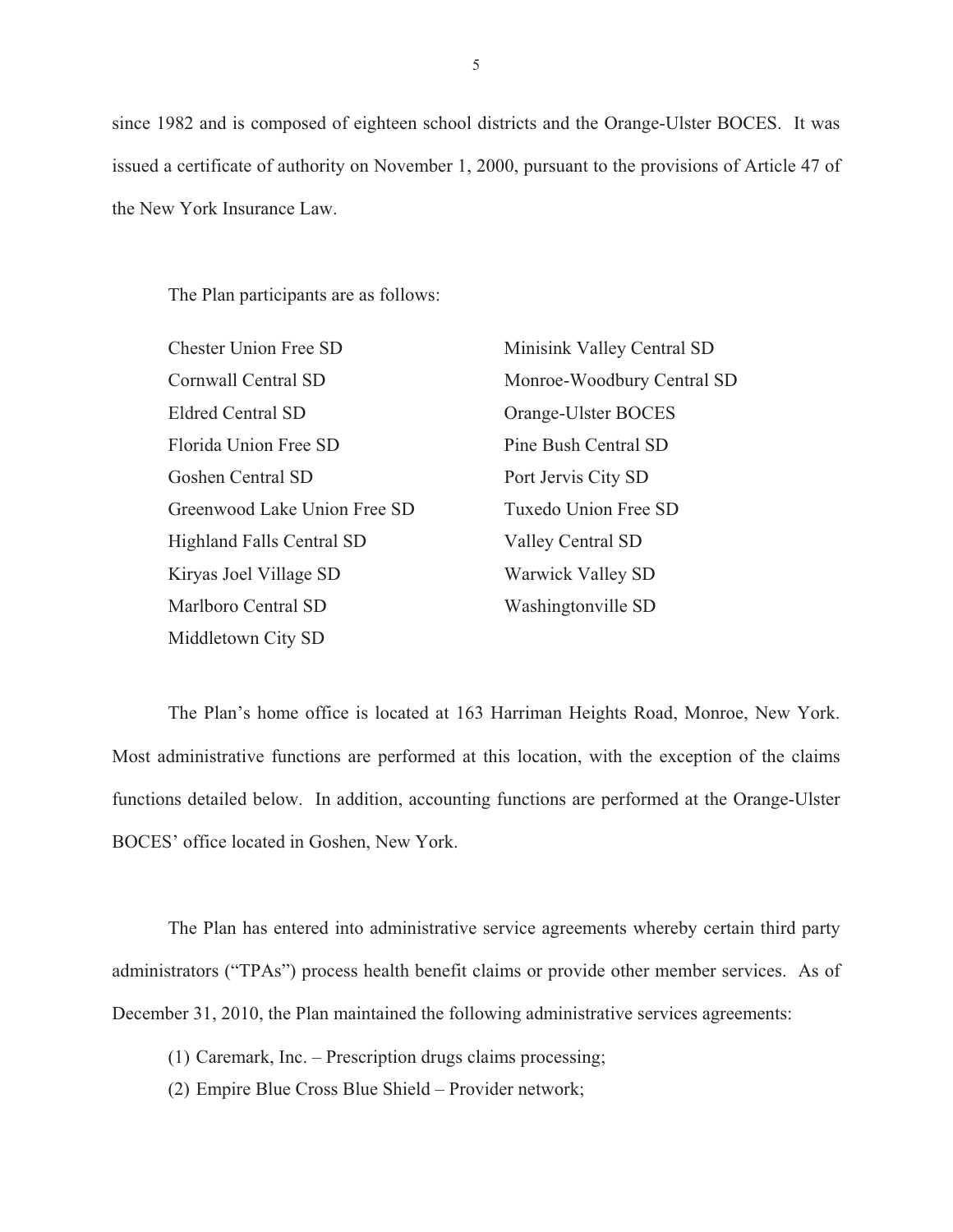- (3) HealthCare Strategies ("HCS") Utilization review;
- (4) Independent Employee Consultation Services, Inc. ("INDECS") Claims processing;
- (5) Managed Physical Network Chiropractic, Physical therapy and Occupational therapy services.

The Plan is billed an administration fee by such TPAs for services rendered.

It should be noted that in the prior examination report, it was recommended that the Plan become a signed party to the contract allowing for the delegation of the utilization review function and all other functions that are delegated to TPAs, either directly or indirectly by the Plan.

The Plan stated in its response to the report the following:

"It is the opinion of the Plan that being a signed party to any contract under direction of our TPA unnecessarily binds the [Plan….It](https://Plan�.It) is not our intent to comply with this recommendation at this time either and would ask that the financial arm of the NYSID to review this item with their legal department."

In consideration of the Plan's concerns, the examiner notes the following:

- It is incumbent on all insurance entities regulated by this Department to comply with all New York laws and regulations;
- $\bullet$  It is acceptable for any insurer to delegate its authority, but it cannot delegate its responsibilities.

Under these tenets, the examiner concludes that there is no requirement that the Plan physically endorse the agreement between the Plan's third-party claim processor and that entity's own third-party Utilization Review agent. However, it is incumbent upon the Plan to perform appropriate due diligence and ensure that the agreement between those two third parties is in full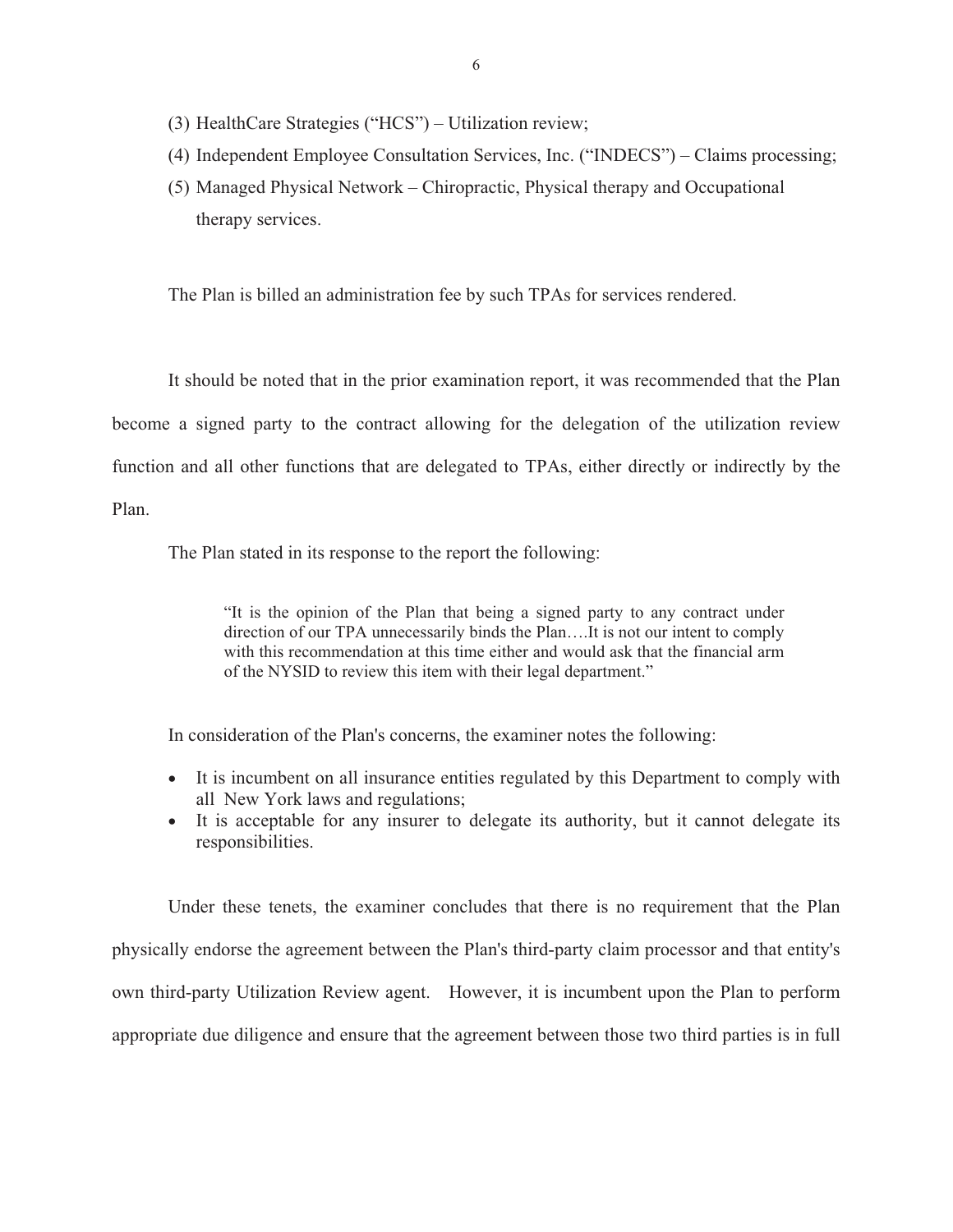compliance with all applicable New York laws and regulations and to ensure that the Utilization Review agent is in full compliance with its agreement.

It is recommended that the Plan perform appropriate due diligence and ensure that the agreement between INDECS and its Utilization Review agent is in full compliance with New York laws and regulations and that the Plan's Utilization Review agent is in full compliance with its agreement.

### A. Management and Controls

Pursuant to its Municipal Cooperation Agreement ("MCA"), management of the Plan is to be vested in a board of directors consisting of the Superintendent of Schools, or his/her designee, for the aforementioned School Districts and the Orange-Ulster BOCES. As of the examination date, the board of directors was composed of 19 members. The board met at least once in each calendar quarter in compliance with its MCA.

As of December 31, 2010, the members of the board of directors of the Plan, with their principal business affiliations, were as follows:

Clintondale, New York Valley Central S D

Newburgh, New York Washingtonville SD

### Name and Residence Principal Business Affiliation

Steven Bangert Assistant Superintendent-Business,

Janet Barbour Assistant Superintendent-Business,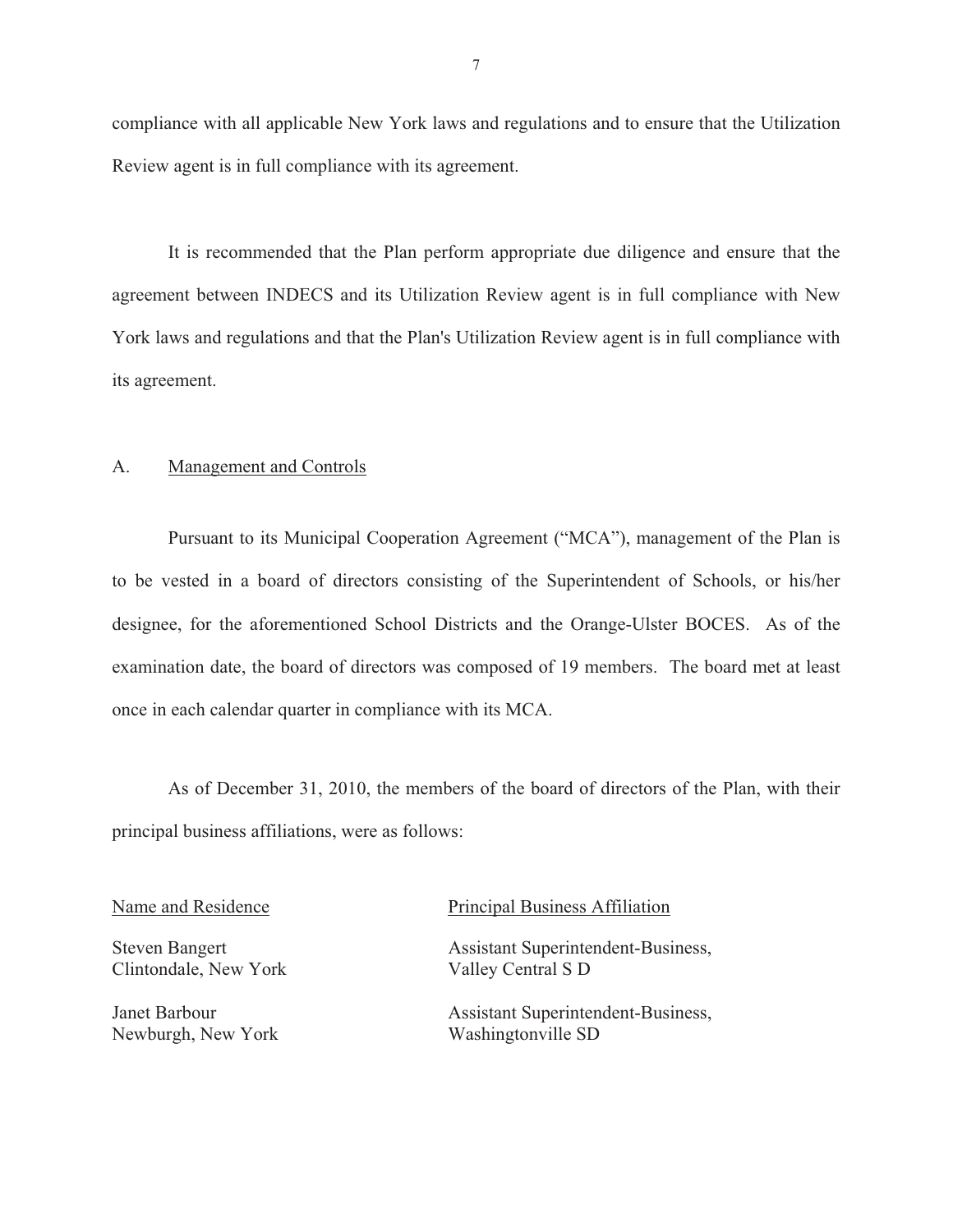Newburgh, New York Erin Brennan

Deborha Brush Pine Bush, New York

Patrick Cahill Fishkill, New York

Lorelei Case Cuddebackville, New York

Howard Cohen Florida, New York

Deborah McBride Heppes Goshen, New York

Timothy Holmes Warwick, New York

Mary Lou Lewis Chester, New York

Ann Lierow Lagrangeville, New York

Elizabeth McKean Jeffersonville, New York

Robert Miller Johnson, New York

Joel Petlin Spring Valley, New York

Neysa Sensenig Grahamsville, New York

Harvey Sotland Poughquaq, New York

 William Thornton Monticello, New York

### Name and Residence Principal Business Affiliation

 Business Official, Chester Union Free SD

 Assistant Superintendent-Administrative Services, Pine Bush Central SD

 Assistant Superintendent-Business, Highland Falls SD

 Assistant Superintendent-Business, Port Jervis City SD

 Business Official, Florida Union Free SD

Assistant Superintendent-Finance, Orange-Ulster BOCES

 Assistant Superintendent-Business, Warwick SD

 Assistant Superintendent-Business, Minisink Valley Central SD

 Assistant Superintendent-Business, Greenwood Lake SD

 Deputy Superintendent, Middletown City SD

 Assistant Superintendent-Business, Goshen SD

Superintendent, Kiryas Joel SD

 Assistant Superintendent-Business, Marlboro SD

 Assistant Superintendent-Business, Cornwall Central SD

 School Business Administrator, Eldred SD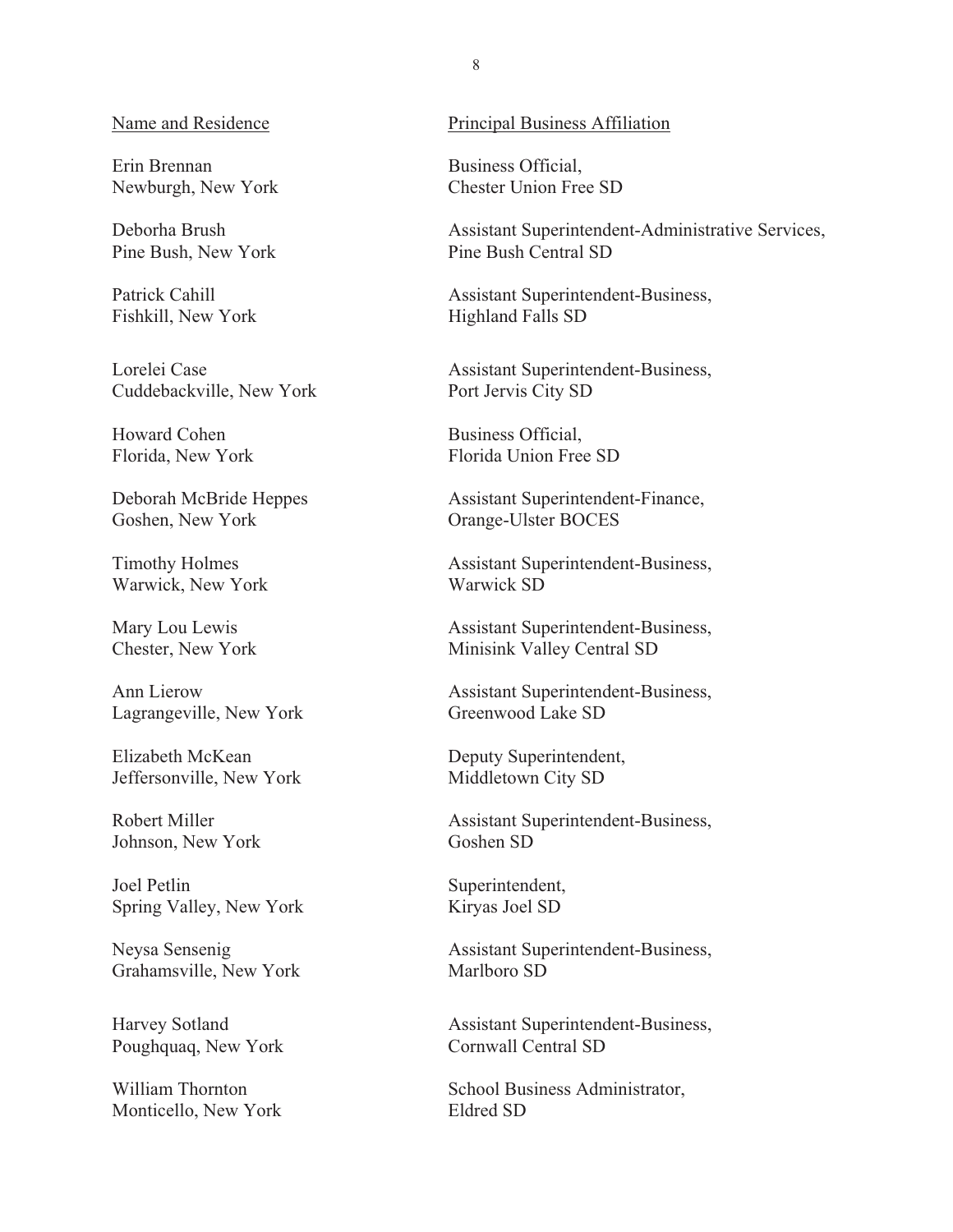Jeffrey White Central Valley, New York

Joseph Zanetti Middletown, New York

### Name and Residence Principal Business Affiliation

 Assistant Superintendent-Business, Monroe-Woodbury SD

Superintendent, Tuxedo Union Free SD

The principal officers of the Plan as of December 31, 2010 were as follows:

Name Title

Harvey Sotland Chairman Elizabeth McKean Secretary

Erin Brennan Chief Financial Officer Ike A. Lovelass Executive Director

The minutes of all of the board of directors' meetings held during the period under examination were reviewed. The review revealed that the meetings were generally well attended. However, designees from Eldred Central SD, Florida Union Free SD and Kiryas Joel Village SD attended less than 50% the meetings that were held during the examination period for which they were eligible. It should be noted, however, that sufficient members were present at the board meetings to establish a quorum. It should also be noted that Eldred Central SD is not located in Orange County and the Municipal Cooperation Agreement calls for only school districts in Orange County to be entitled to vote at board meetings.

Members of the board have a fiduciary responsibility and must evince an ongoing interest in the affairs of the Plan. It is essential that board members attend meetings consistently and set forth their views on relevant matters so that appropriate policy decisions may be reached by the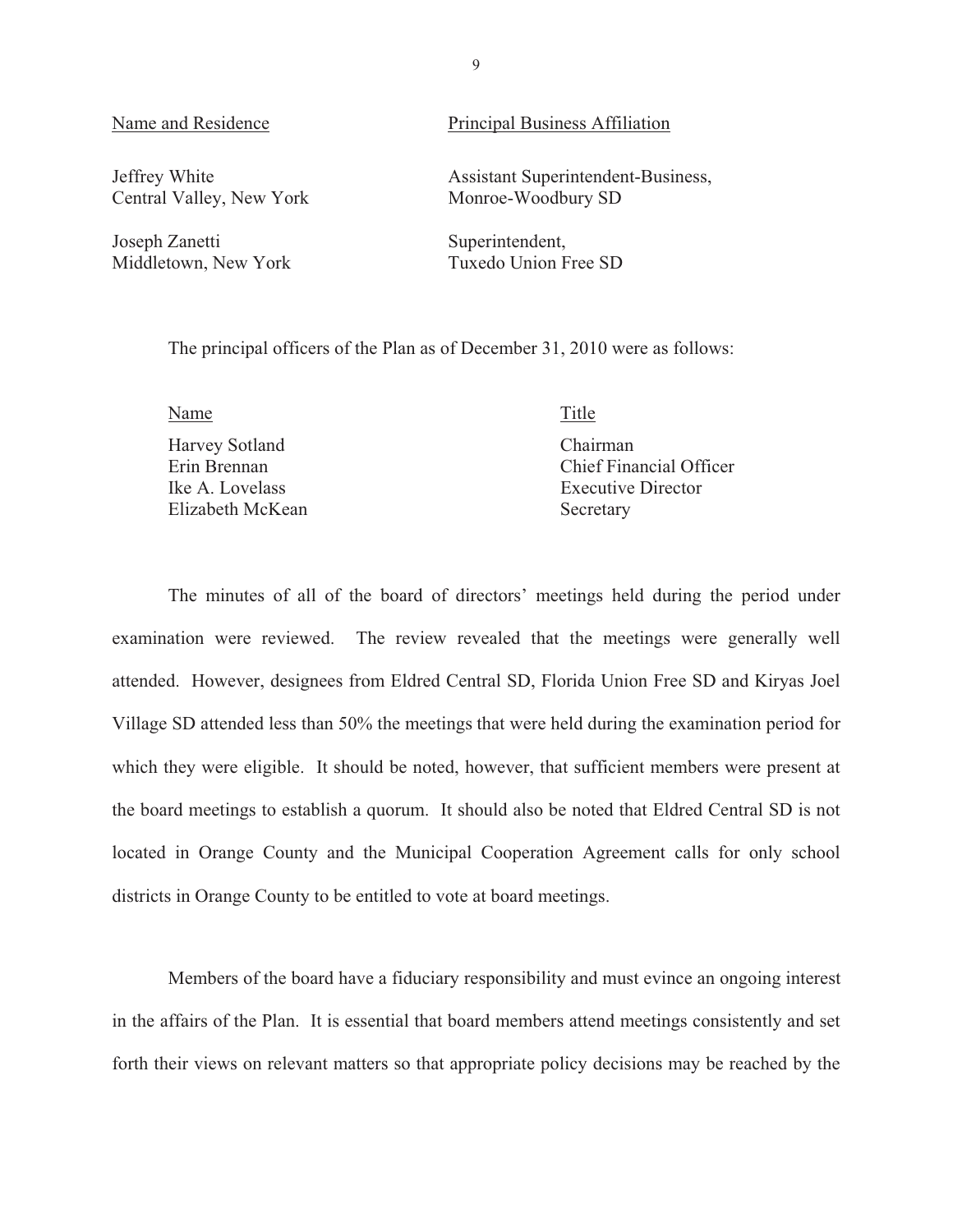board. Board members who fail to attend at least one-half of the board's meetings, unless appropriately excused, do not fulfill such criteria.

It is recommended that directors who are unable or unwilling to attend board meetings consistently should resign or be replaced. Furthermore, in selecting prospective members of the board, a key criterion should be their willingness and commitment to attend meetings and participate in the board's responsibility to oversee the operations of the Plan.

A similar finding was cited in the previous two reports on examination.

### B. Report on Examination

Section 312(b) of the New York Insurance Law states in part:

"A copy of the report shall be furnished by such insurer or other person to each member of its board of directors and each such member shall sign a statement which shall be retained in the insurer's files confirming that such member has received and read such report."

The Plan was unable to provide any evidence of such signed statement by each member of its board of directors as required by Section 312(b) of the New York Insurance Law. This matter is particularly troubling, since the examiner determined that several of the findings contained herein were also noted during the previous exam but not corrected by the Plan's management.

It is recommended that the Plan obtain signed statements by each board member confirming that such member has received and read the report on examination, in compliance with Section 312(b) of the New York Insurance Law.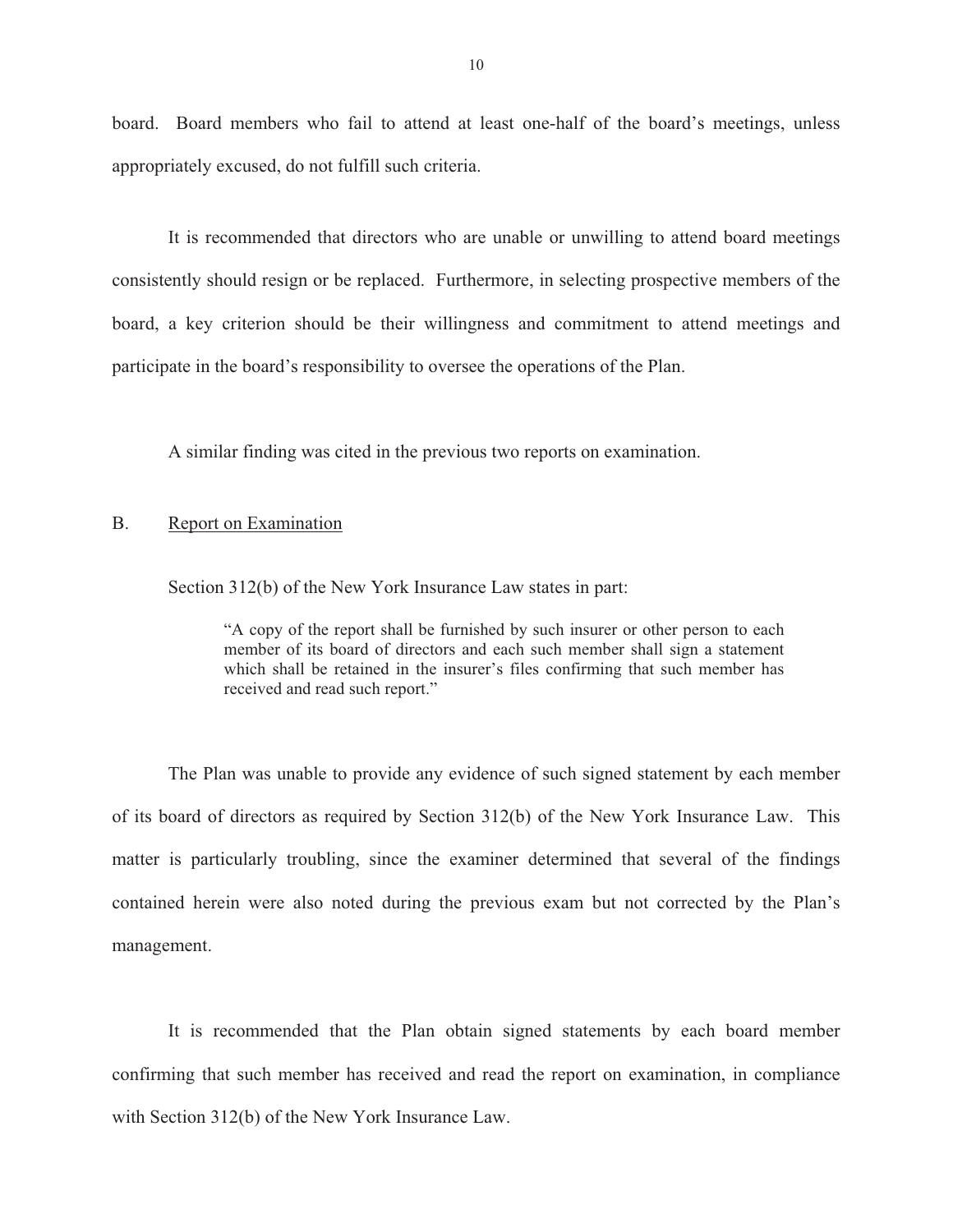### C. Territory and Plan of Operation

As of December 31, 2010, the Plan held a certificate of authority to operate the business of a municipal cooperative health benefit plan as authorized by Section 4704 of the New York Insurance Law in the counties of Orange, Sullivan and Ulster. Pursuant to the requirements of Article 47 of the New York Insurance Law, the Plan is required to maintain contingency reserves equal to 5% of the annualized earned premium. The Plan met the contingency reserve requirement throughout the examination period.

The Plan's enrollment has grown steadily during the examination period, consisting of 8,968 members at December 31, 2010, as compared to 8,281 members, at December 31, 2006.

### D. Stop-Loss Coverage

As of the examination date, the Plan had stop-loss coverage in effect with Trustmark Insurance Company, an authorized insurer, in accordance with the requirements of Section 4707(a)(2) of the New York Insurance Law, as follows:

### Specific/Individual Excess Loss

Excess of loss 100% of \$500,000 excess of \$100,000 per member, per contract year,

### Aggregate Excess of Loss

Section  $4707(a)(1)$  of the New York Insurance Law states:

"The governing board of a municipal cooperative health benefit plan shall obtain and maintain on behalf of the plan a stop-loss insurance policy or policies delivered in this state and issued by a licensed insurer, providing: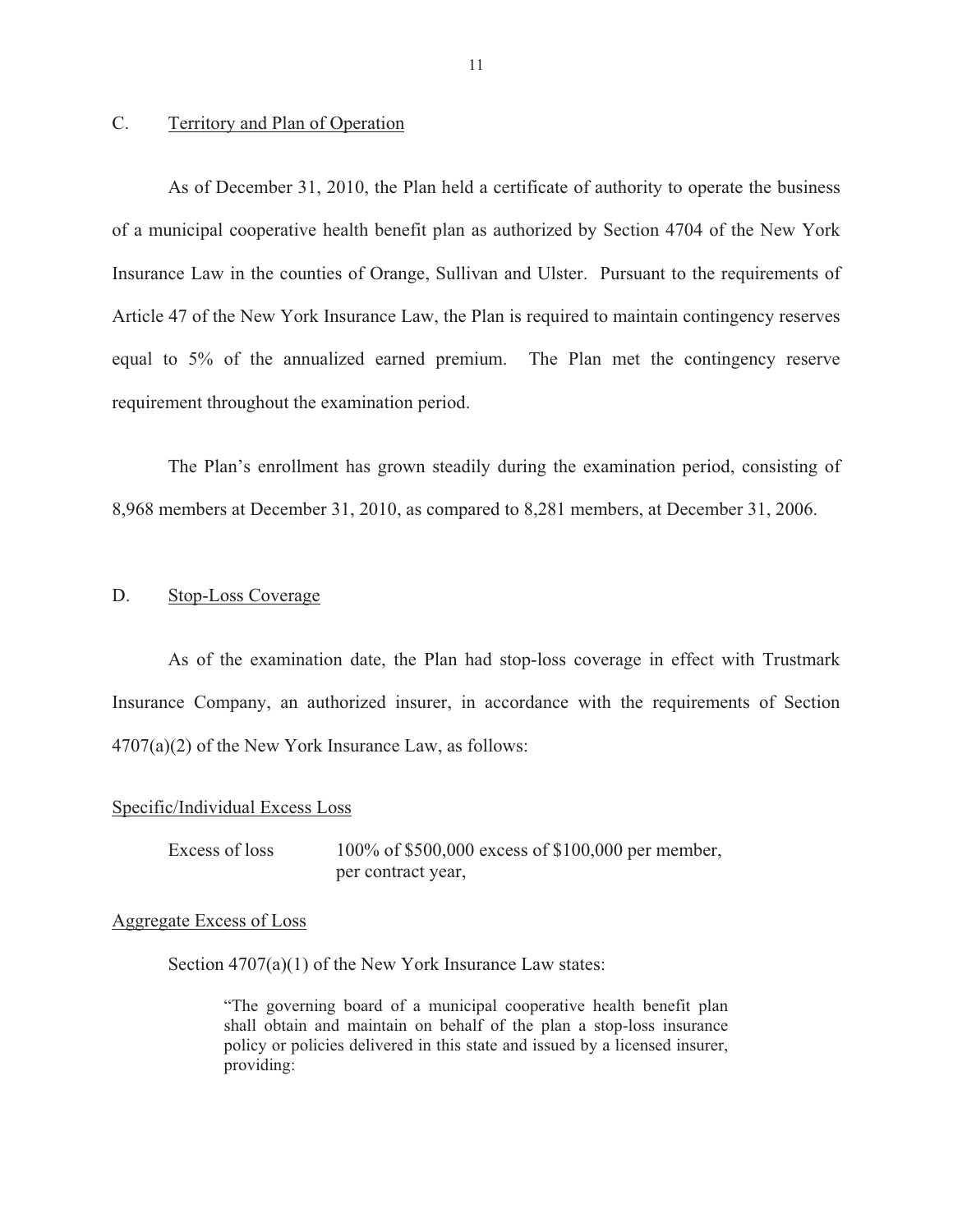(1) aggregate stop-loss coverage with an annual aggregate retention amount or attachment point not greater than one hundred twenty-five percent of the amount certified by a qualified actuary to represent the expected claims of the plan for the current fiscal year."

The Plan did not have in place aggregate stop-loss coverage as required by Section 4707(a)(1) of the New York Insurance Law.

It is recommended that the Plan obtain and maintain aggregate stop-loss coverage in compliance with Section 4707(a)(1) of the New York Insurance Law.

A similar finding was cited in the prior report on examination.

### E. Fidelity Bonds

The Plan has a Crime Policy with Travelers Casualty and Surety Company of America, covering employee theft for a single loss limit of \$500,000. While the calculation of fidelity bond policy limits is not a substitute for the risk assessment that should be made by the Plan in establishing a reasonable level of insurance coverage, the examiner determined that the Plan's coverage was below the suggested minimum coverage amount of \$700,000 to \$800,000 as calculated from the Handbook.

It is recommended that the Plan increase its fidelity bond coverage to at least \$700,000, in order to meet the suggested minimum amount of fidelity bond coverage as outlined in the Financial Condition Examiners Handbook of the National Association of Insurance Commissioners.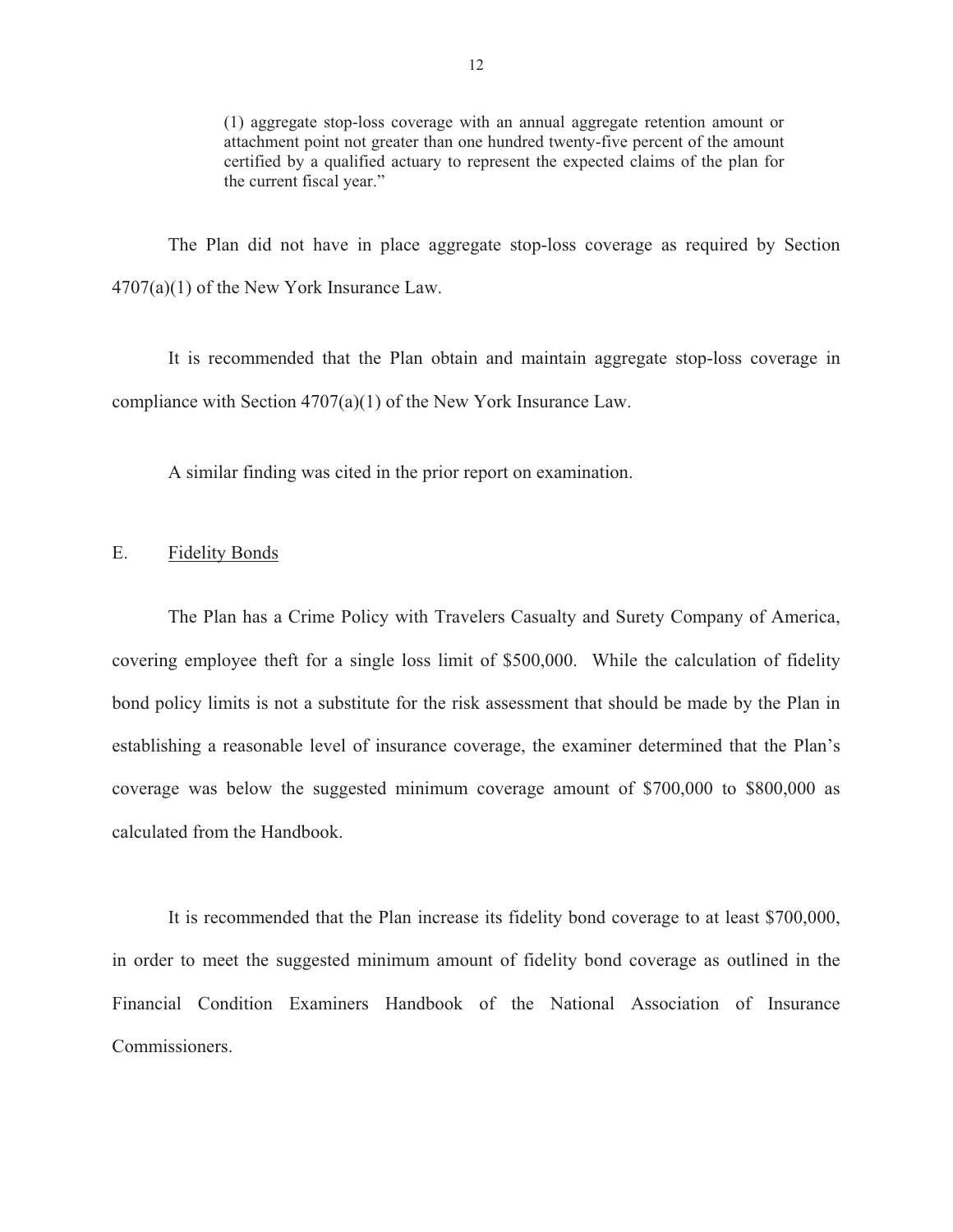### **4. FINANCIAL STATEMENTS**

### A. Balance Sheet

The following shows the assets, liabilities and net worth as determined by this examination as of December 31, 2010. This statement is the same as the balance sheet filed by the Plan.

| Assets                                                                                                             | Examination                                                                           | Plan                                                                        |
|--------------------------------------------------------------------------------------------------------------------|---------------------------------------------------------------------------------------|-----------------------------------------------------------------------------|
| Cash and cash equivalents<br>Short-term investments<br>Premium receivable                                          | $\mathbb{S}$<br>2,941,425<br>83,984,839<br>897,374                                    | $\mathbb{S}$<br>2,941,425<br>83,984,839<br>897,374                          |
| <b>Total Assets</b>                                                                                                | 87,823,638                                                                            | 87,823,638                                                                  |
| Liabilities                                                                                                        |                                                                                       |                                                                             |
| Accounts payable<br>Claims payable<br>Claim stabilization reserve<br>Unearned premiums<br><b>Total liabilities</b> | $\mathbb{S}$<br>2,856,761<br>16,752,707<br>14,200,000<br>8,890,406<br>42,699,874<br>S | \$<br>2,856,761<br>16,752,707<br>14,200,000<br>8,890,406<br>42,699,874<br>S |
| Net Worth                                                                                                          |                                                                                       |                                                                             |
| Contingency reserves<br>Retained earnings                                                                          | $\mathbb{S}$<br>5,240,753<br>39,883,011                                               | 5,240,753<br>$\mathbb{S}^-$<br>39,883,011                                   |
| Total net worth                                                                                                    | 45,123,764                                                                            | 45,123,764                                                                  |
| Total liabilities and net worth                                                                                    | 87,823,638<br>$\mathbb{S}$                                                            | 87,823,638<br>S.                                                            |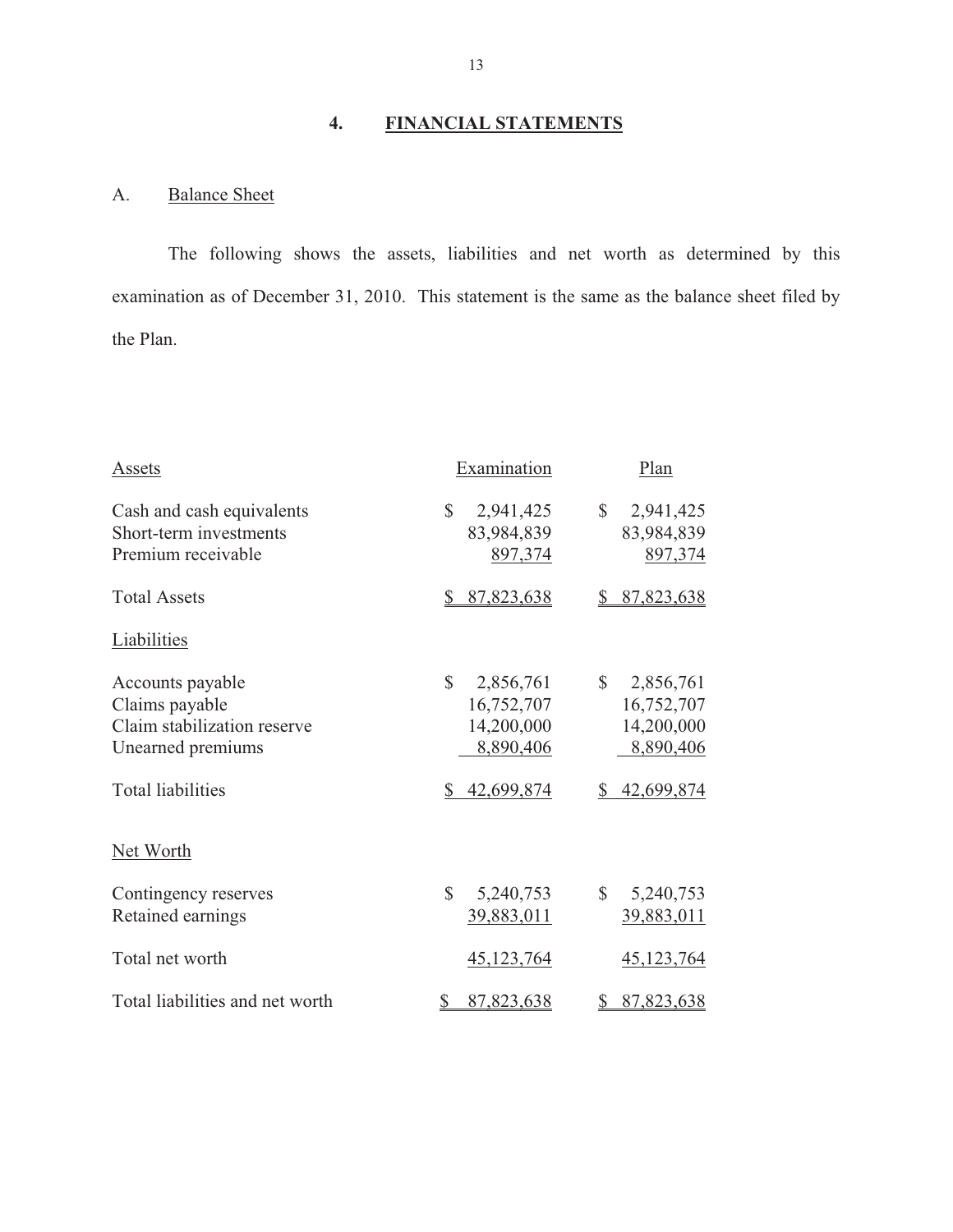B. Statement of Revenue and Expenses and Net Worth

Net worth increased \$20,265,130 during the four-year examination period, January 1,

2007 through December 31, 2010, detailed as follows:

| Revenue<br>Premiums<br>Net investment income                                                                   | \$399,464,098<br>6,122,936                             |                        |               |
|----------------------------------------------------------------------------------------------------------------|--------------------------------------------------------|------------------------|---------------|
| Total revenue                                                                                                  |                                                        |                        | \$405,587,034 |
| <b>Expenses</b><br>Medical and hospital expenses<br>Drug<br>Reinsurance expense-net<br>Administration expenses | \$264,485,435<br>98,968,923<br>1,460,524<br>19,857,446 |                        |               |
| Total expenses                                                                                                 |                                                        |                        | 384,772,328   |
| Net Income                                                                                                     |                                                        |                        | \$20,814,706  |
| Changes in Net Worth                                                                                           |                                                        |                        |               |
| Net worth, as of December 31, 2006,<br>per report on examination                                               |                                                        |                        | \$24,858,634  |
|                                                                                                                | Gains in<br>Net Worth                                  | Losses in<br>Net Worth |               |
| Net income<br>(Increase) in non-admitted assets<br>Net increase in net worth                                   | \$20,814,706                                           | \$(549,576)            | 20,265,130    |
| Net worth, as of December 31, 2010,<br>per report on examination                                               |                                                        |                        | \$45,123,764  |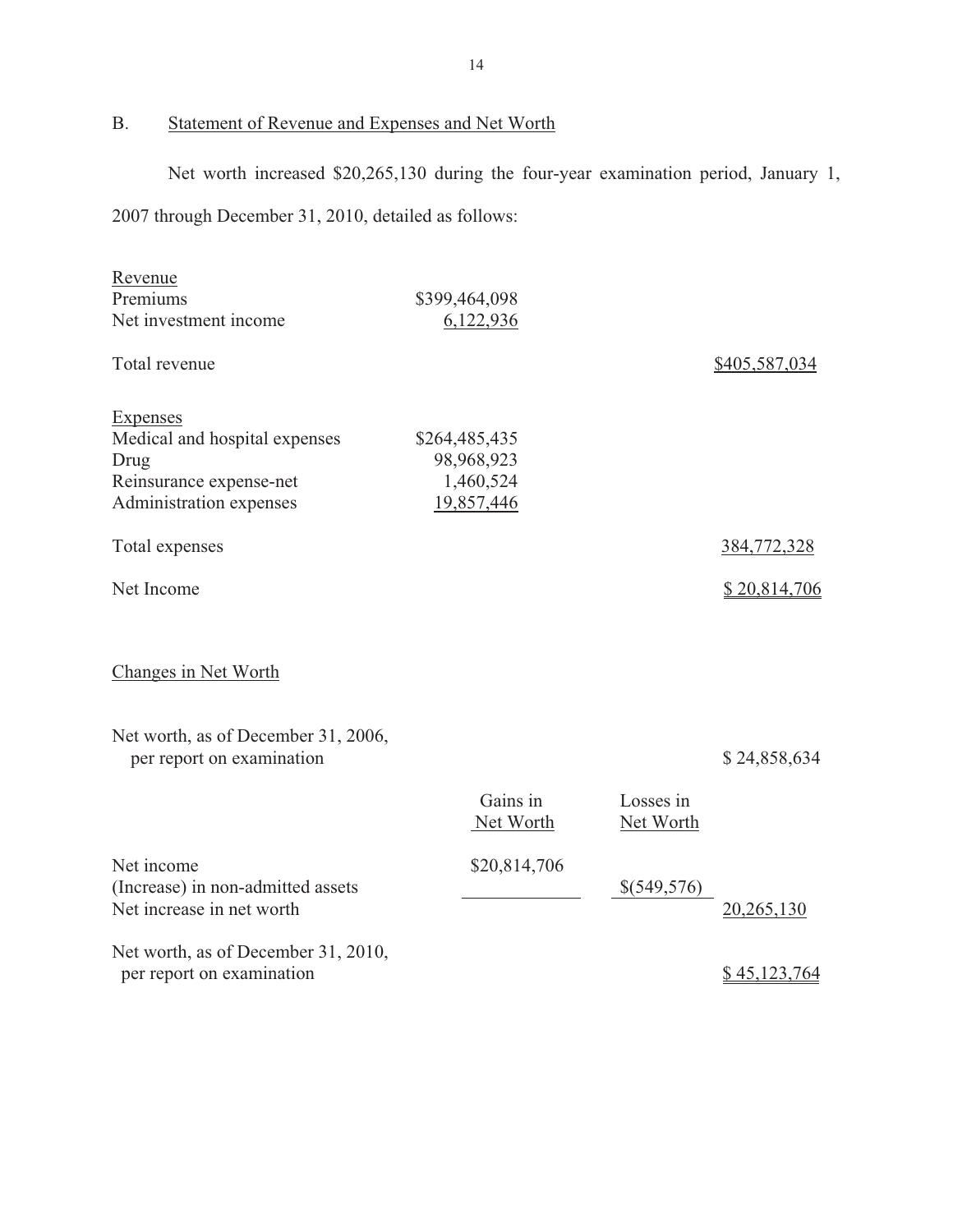# **5. CLAIMS PAYABLE (INCLUDING CLAIM STABILIZATION RESERVE)**

The examination liabilities for claims payable in the amount of \$16,752,707 and claims stabilization reserve in the amount of \$14,200,000 are the same as the amounts reported by the Plan as of December 31, 2010.

Section 4706(a)(1) of the New York Insurance Law requires that the governing board of a municipal cooperative health benefit plan establish a reserve fund, including a reserve for the payment of claims and expenses thereon reported but not yet paid, and claims and expenses thereon incurred but not yet reported, which shall not be less than an amount equal to twenty-five percent (25%) of expected incurred claims and expenses thereon for the current plan year, unless a qualified actuary has demonstrated to the superintendent's satisfaction that a lesser amount will be adequate. The Plan was granted approval by this Department on June 15, 2005 to reduce its reserves for claims and related expenses to 17% (\$16,752,707 claims payable and a \$14,200,000 claim stabilization reserve, which are reflected in the balance sheet contained herein as liabilities) from 25% of the current year's expected incurred claims and expenses.

The examination analysis of the unpaid claims reserve was conducted in accordance with generally accepted actuarial principles and practices and was based on statistical information contained in the Company's internal records and in its filed annual statements as verified during the examination. The examination reserve was based upon actual payments made through a point in time, plus an estimate for claims remaining unpaid at that date. Such estimate was calculated based on actuarial principles, which utilized the Company's past experience in projecting the ultimate cost of claims incurred on or prior to December 31, 2010.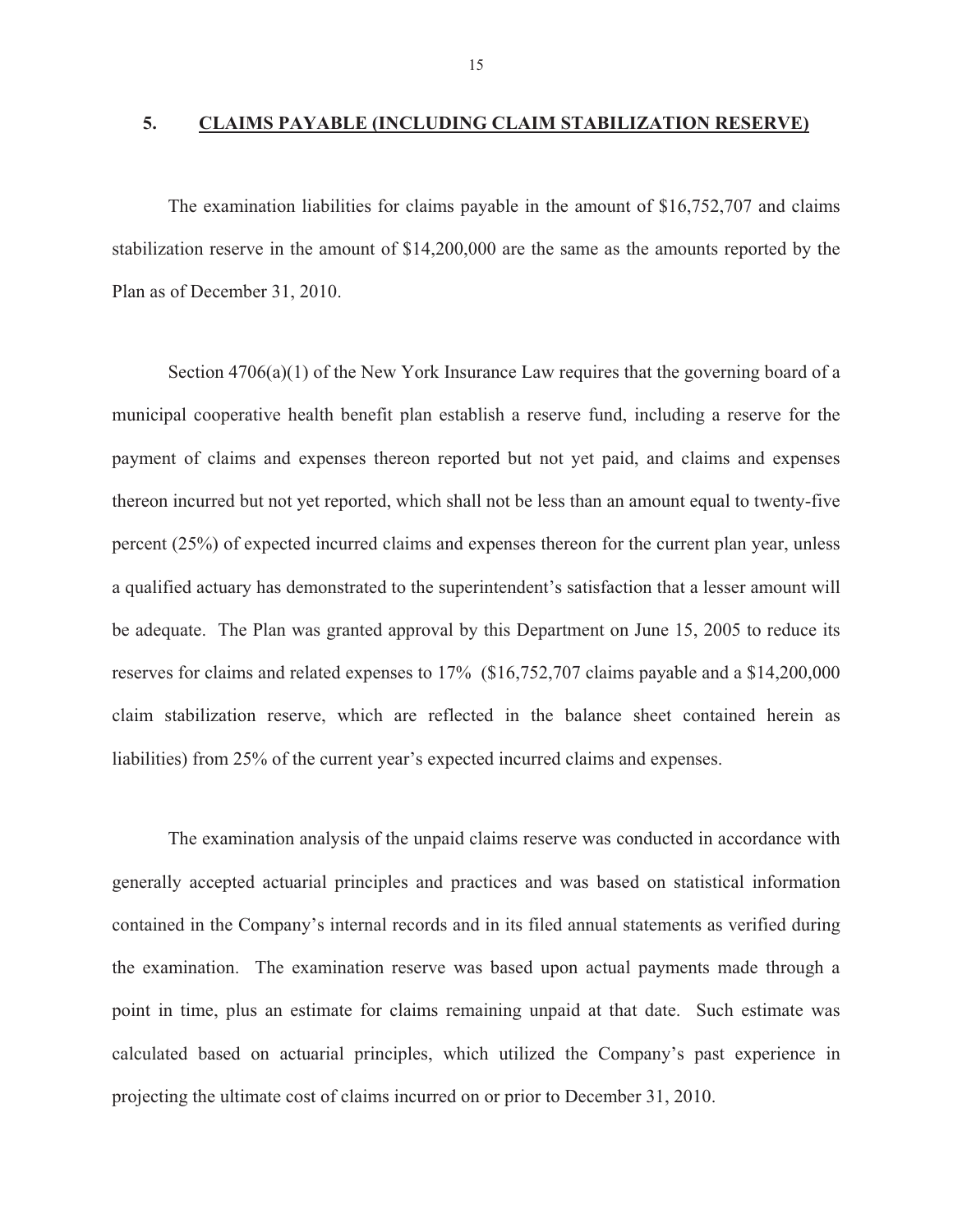### 6. **6. Market Conduct 200**

In the course of this examination, a review was made of the manner in which the Plan conducts its business practices and fulfills its contractual obligations to policyholders and claimants. The review was general in nature and is not to be construed to encompass the more precise scope of a market conduct examination.

The general review was directed at practices of the Plan in the following major areas:

- A. Claims processing
- B. Rating
- C. Utilization review

### A. Claims Processing

The examination included a review of the Plan's claims settlement practices and oversight of the claims adjudication process by Plan management. INDECS is the Plan's Third Party Administrator of claims. As such, INDECS is responsible for some aspects of claims settlement, including out-of-network claim payments, issuance of explanation of benefits statements ("EOBs"), and appeals. However, the management of Orange-Ulster School Districts Health Plan retains the ultimate responsibility for compliance with applicable provisions of the New York Insurance Law and related Regulations, and therefore its management must be diligent in its oversight of the claims settlement function.

A review of INDECS' claims practices and procedures was performed by using a sample covering only hospital and medical claims adjudicated during the period of January 1, 2010 through December 31, 2010, in order to evaluate the accuracy and compliance environment of its claims processing. The examiner judgmentally selected forty-five (45) claims for review and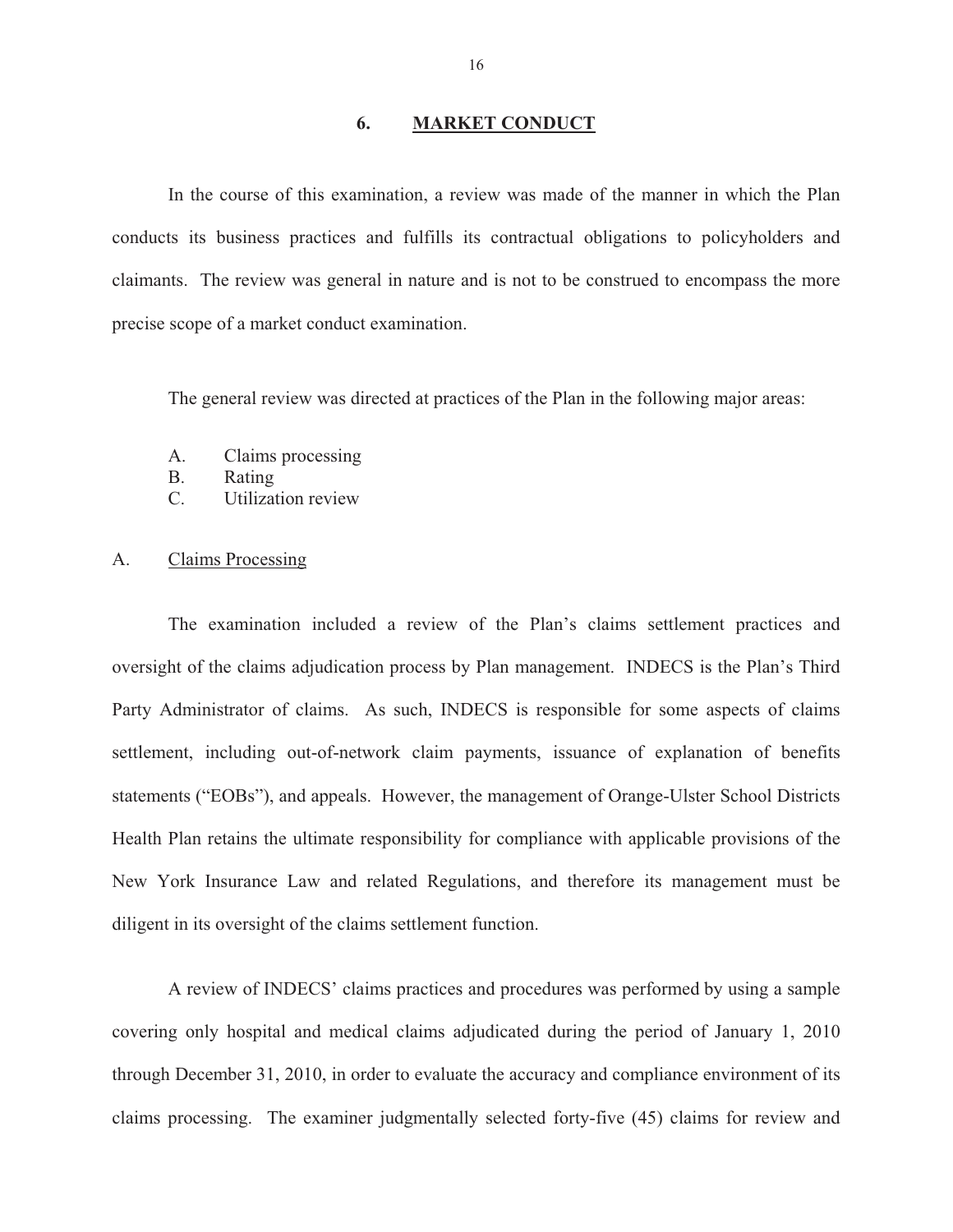evaluated the selected claims based on the denial codes, and tested the procedural and financial accuracy of the adjudication of those claims.

The term, "claim" can be defined in a myriad of ways. The following is an explanation of the term for the purpose of this report. A "claim" is defined by INDECS as groupings of up to six line items (e.g. procedures or services) on any claim form. Each additional six lines on the claim form are entered into the claims system as a separate claim. This claim may consist of various lines, or procedures. It is possible, through the computer software used for this examination, to match or "roll-up" all procedures on the six line items into one line, which is the basis of the Department's judgmental sample of claims or the sample unit.

To ensure the completeness of the claims population being tested, the total dollars paid were accumulated and reconciled to the financial data reported by the Plan for the period January 1, 2010 through December 31, 2010.

The results of the review revealed that eight of the forty-five claims resulted in procedure errors, four of which were violations of Section 3224-a of the New York Insurance Law, which requires such claims or bills to be paid to a policyholder or covered person or make a payment to a health care provider within thirty days of receipt of a claim or bill for services rendered that is transmitted via the internet or electronic mail, or forty-five days of receipt of a claim or bill for services rendered that is submitted by other means, such as paper or facsimile. It should be noted that the potential number of claims in the total population that may have been paid in excess of 30 days was  $1,174$ , which is less than two percent  $(2%)$  of the total number of claims adjudicated during the year examined. Other issues noted during the review of claims related to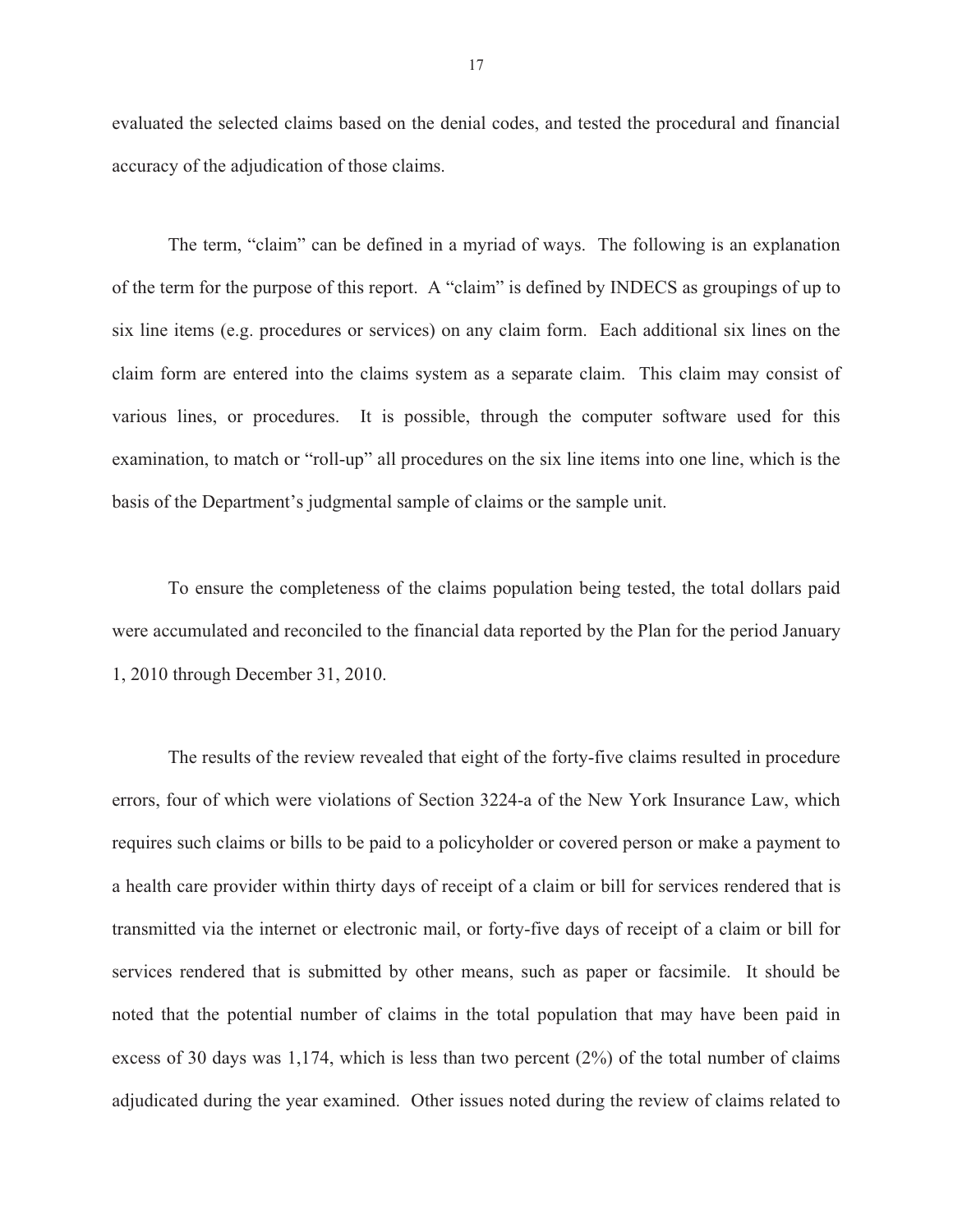medical necessity denials. These findings are detailed within this report under the section "Utilization Review".

It was noted that during the examination period that neither the Plan nor INDECS performed any formal quality control reviews or audits to check the accuracy of recorded claims transactions (e.g., payment dollar, payment incidence, coding, procedural and total claim accuracy). Nor did INDECS have any benchmarks by which to measure accuracy or timeliness of payments made. INDECS does, however, utilize a "daily error register" to track claim "exceptions" (calls received from provider or members regarding amount paid and or provider status) as they occur and makes the necessary adjustments. A copy of the July 2011 daily error register capturing errors that were adjusted for that month, was provided to the examiners for review.

The following represents examples of errors included within INDECS' daily error register:

- Duplicate payments / claims adjuster errors
- Other coverage primary, did not coordinate benefits
- Excess co-pays taken

It is recommended that the Plan require INDECS to implement periodic audits within a proactive quality assurance program in order to identify and correct errors that may be occurring on an ongoing basis, in addition to retroactive reviews resulting from external contact. The results of such audits should be reported to the Plan's management, at least annually.

A similar finding was cited in the previous two reports on examination.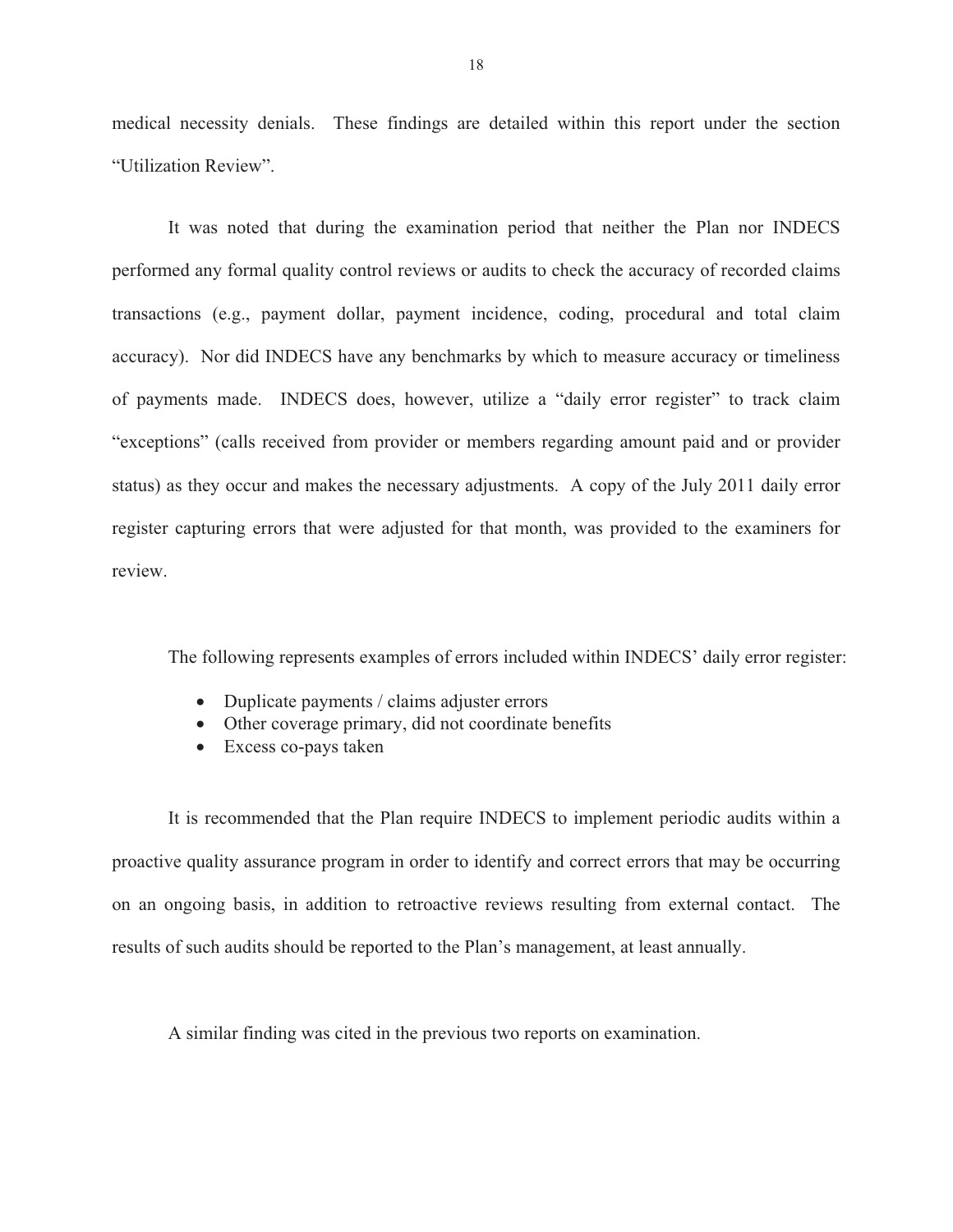B. Rating

Rates are developed by the Plan based on a review of the Plan's evaluation of past claims experience and projections of the Plan's future financial performance. Rates are established and are approved by the Plan's Board of Directors in advance of the Plan year and must be community-rated in compliance with Section  $4705(d)(5)(B)$  of the New York Insurance Law.

Section 4705(e)(3) of the New York Insurance Law states in part:

"The municipal cooperation agreement shall provide the following to be prepared and furnished to the governing board, to participating municipal corporations, to unions which are exclusive bargaining representatives of employees covered by the plan and to the superintendent:

(3) an annual independent actuarial opinion on the financial soundness of the plan, including the actuarial soundness of contribution or premium equivalent rates and reserves, both as paid and in the current year and projected for the next fiscal year."

For the examination period, the Plan was unable to provide the examiner with an independent actuarial opinion with regard to the soundness of its premium equivalent rates.

It is recommended that the Plan obtain an annual independent actuarial opinion on the soundness of the Plan, which includes the actuarial soundness of the contribution of premium equivalent rates, in compliance with Section  $4705(e)(3)$  of the New York Insurance Law.

### C. Utilization Review

During the examination, the examiner reviewed documents used by the Plan to communicate appeal rights to the members. The following was noted, related to the form "ouappeals kit 3-21-01" Appeals procedure: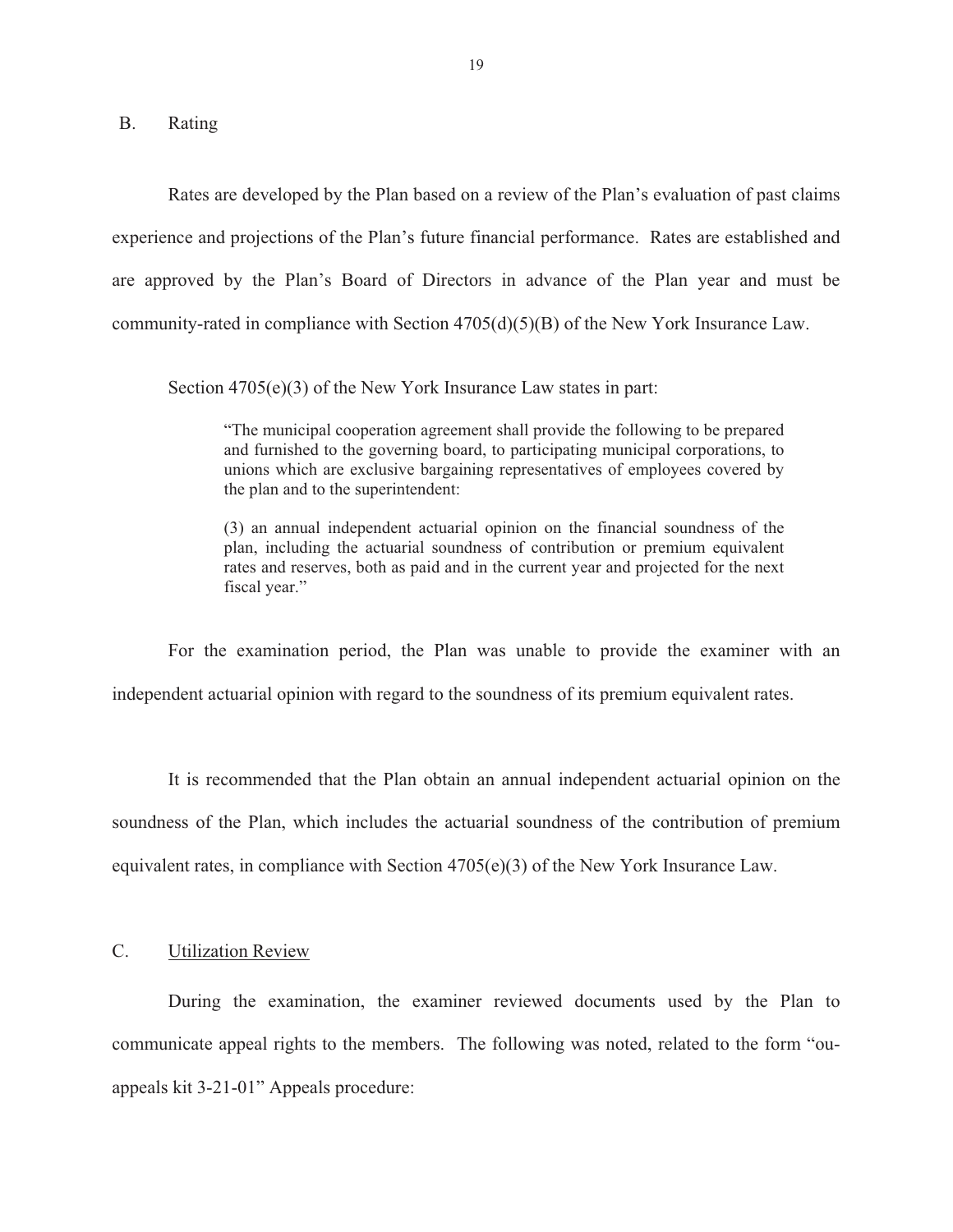- a.) The document notes that an appeal requires the Local School District Representative to become involved with an appeal. This could create a conflict when Plan members wish to keep their health concerns confidential. Alternatively, other documents define this process as optional.
- b.) New York Insurance Law Article 49 requires that an insurer allow at least one internal appeal. If an insurer deems the initial appeal to be the Final Adverse Determination, then the member has the right to an External Appeal. The presentation on this document is confusing in that the section on External Appeal is presented on page 1 before the Plan's Appeals procedure, which makes the External Appeal look like it should thus come before internal appeals. This is confusing to the reader and should be revised.
- c.) The document does not clarify the difference between a medical necessity denial and an administrative denial. The processes for these are different and there should be separate instructions for each one. Additionally, the document does not clearly note that the Level One appeal is the Final Adverse Determination.

It is recommended that the Plan not require members to utilize a School District Representative as ombudsman during the appeal of claims.

It is also recommended that the Plan ensure that the appeal instructions it issues to its members are orderly, complete, and consistent, stating specifically that the Level One appeal is also the Final Adverse Determination.

The examiner also reviewed the documentation supporting a small number of denials and appeals and noted the following:

- 1. Pre-Authorization letter for Member
- a.) This document appears to be a pre-authorization, in that it references "the proposed treatment" although it was later revealed that the letter was for a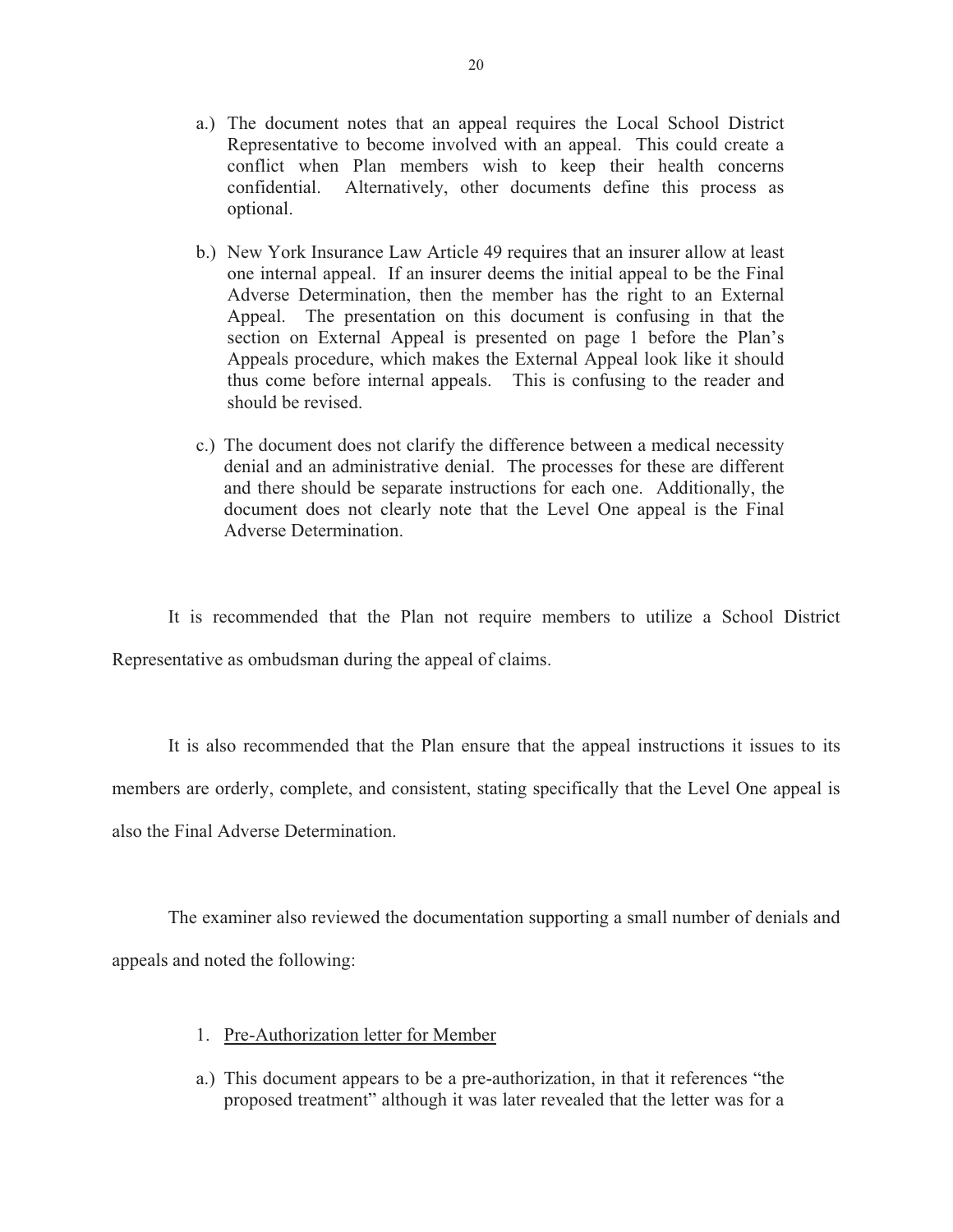retrospective review. During further discussion with the Plan, it was revealed that the prospective denial letters that the Plan uses do not describe the member's right, under New York Insurance Law 4904(b)(2), to an expedited review, if the member or the member's provider believes such is warranted.

- b.) New York Insurance Law Section 4903(f) requires that if a utilization review agent did not attempt to discuss the denial with the provider, then the provider shall have the opportunity to request a reconsideration of the adverse determination. The denial letters should describe this right.
- c.) New York Insurance Law Section 4910(b)(1)(B) states that an External Appeal is only permitted before the Final Adverse Determination if the insurer waives the internal appeal. The denial letter used by the Plan and reviewed by the examiner states that the member may go directly to External Appeal, but it does not clarify that the insurer has waived its right to the internal appeal. This should be clarified so that the insurer cannot come back in the future to refute the member's right to the External Appeal.

It is recommended that the Plan's Denial letters accurately and completely reflect the

member's rights of appeal in accordance with Article 49 of the Insurance Law.

### 2. Explanation of Benefits Statements

a.) The language relaying the appeal rights states the following: "If you have received an adverse determination for reasons due to Experimental Services or Medical Necessity, submit a written request for an appeal…" This is violative of New York Insurance Law Section 4904(c), which requires the Utilization Review agent to "establish a standard appeal process which includes procedures for appeals to be filed in writing or by telephone".

No instances were noted where the Plan did not accept an appeal because it was

not written down.

b.) One EOB was reviewed wherein the language relaying the appeal rights states the following: "If your claim is not paid in full, you … may appeal the claim within 60 to 180 days (check your plan). This ambiguity does not comply with New York Insurance Law Section 3234(b)(7), which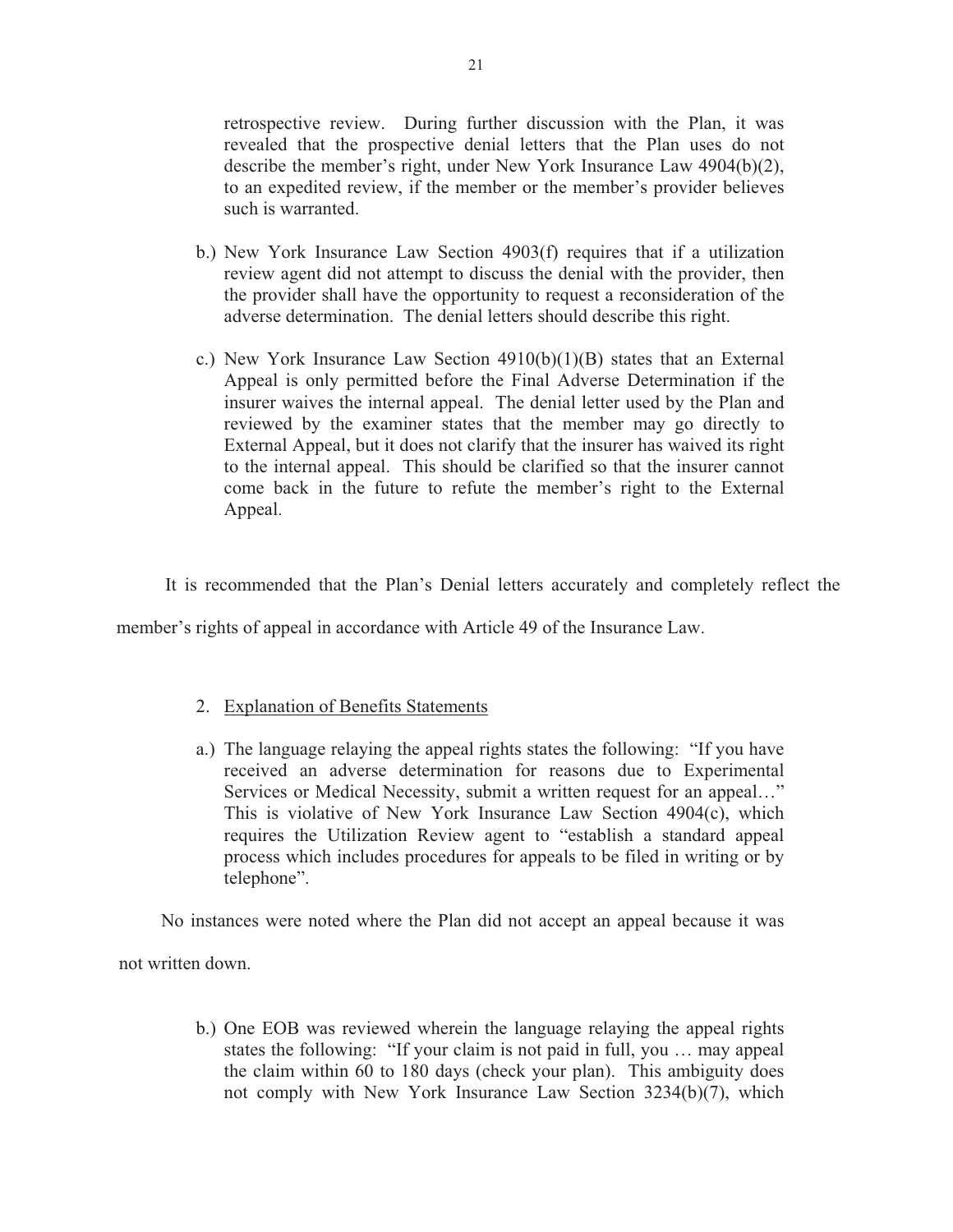requires that the EOB describe the time limit in which an appeal must be brought.

It is recommended that the Explanation of Benefits statements utilized by the Plan accurately and clearly explain member appeal rights.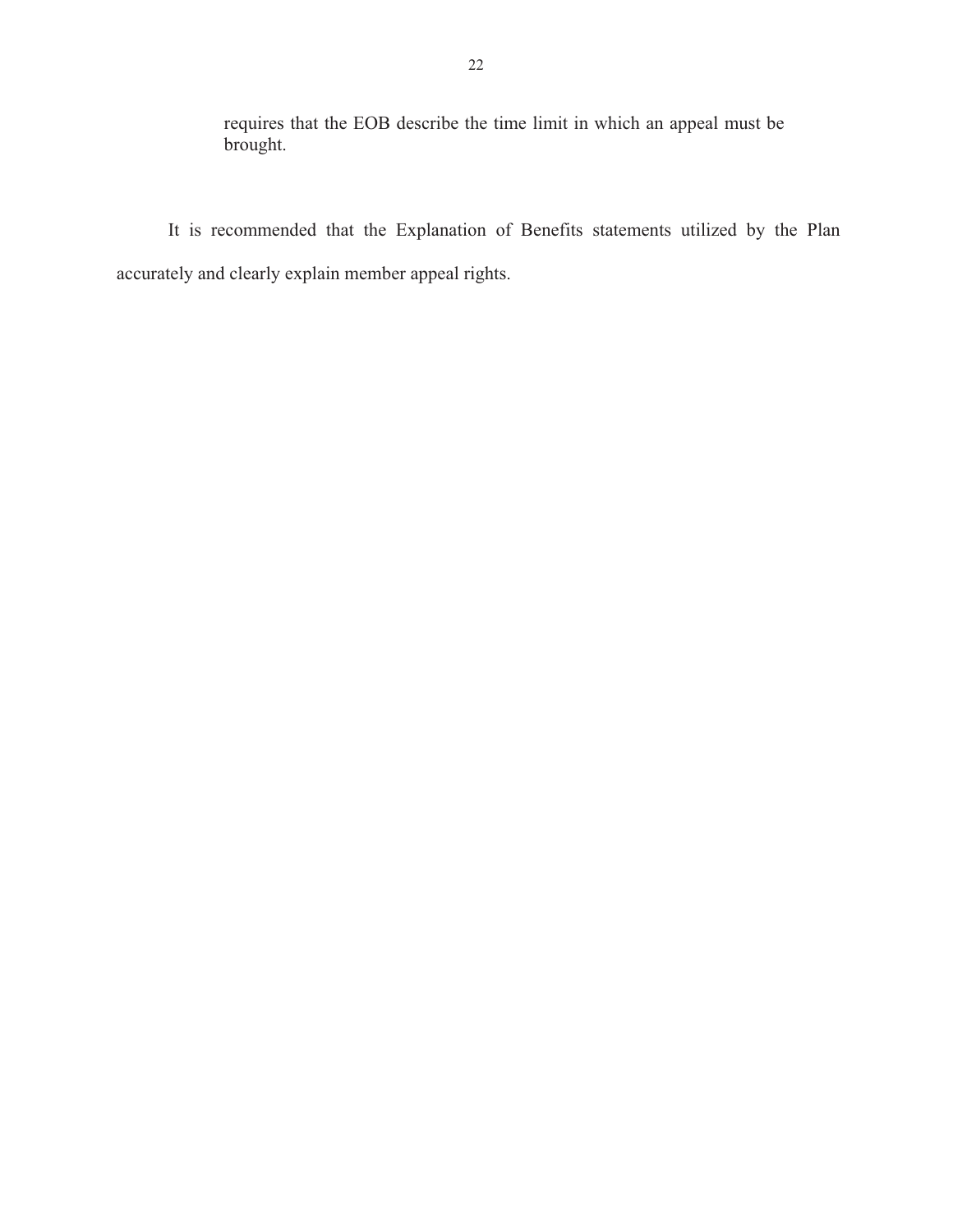### **7**. **COMPLIANCE WITH PRIOR REPORT ON EXAMINATION**

The prior report on examination contained thirteen (13) comments and recommendations as follows (page numbers refer to the prior report):

# **ITEM NO.** PAGE NO. PAGE NO. PAGE NO. PAGE NO. PAGE NO. PAGE NO. PAGE NO. PAGE NO. PAGE NO. PAGE NO. PAGE NO. PAGE NO. PAGE NO. PAGE NO. PAGE NO. PAGE NO. PAGE NO. PAGE NO. PAGE NO. PAGE NO. PAGE NO. PAGE NO. PAGE NO. PAGE

### Description of Plan

1. It is recommended that the Plan become a signed party to the contract allowing for the delegation of the utilization review function and all other functions that are delegated to TPAs either directly or indirectly by the Plan. 6

> *A revised recommendation regarding this concern has been included within this report.*

### Management

2. It is recommended that directors who are unable or unwilling to attend board meetings consistently should resign or be replaced. Furthermore, in selecting prospective members of the board, a key criterion should be their willingness and commitment to attend meetings and participate in the board's responsibility to oversee the operations of the Plan. 8

> *The Plan has not complied with this recommendation. recommendation is included in this report. A similar*

3. It is recommended that the Plan comply with the annual and quarterly statement instructions and submit its required annual and quarterly statements to the Superintendent of Insurance, within one hundred and twenty (120) days after the close of the Plan's fiscal year and forty-five (45) days after the close of each quarter, respectively. 10

*The Plan has complied with this recommendation*.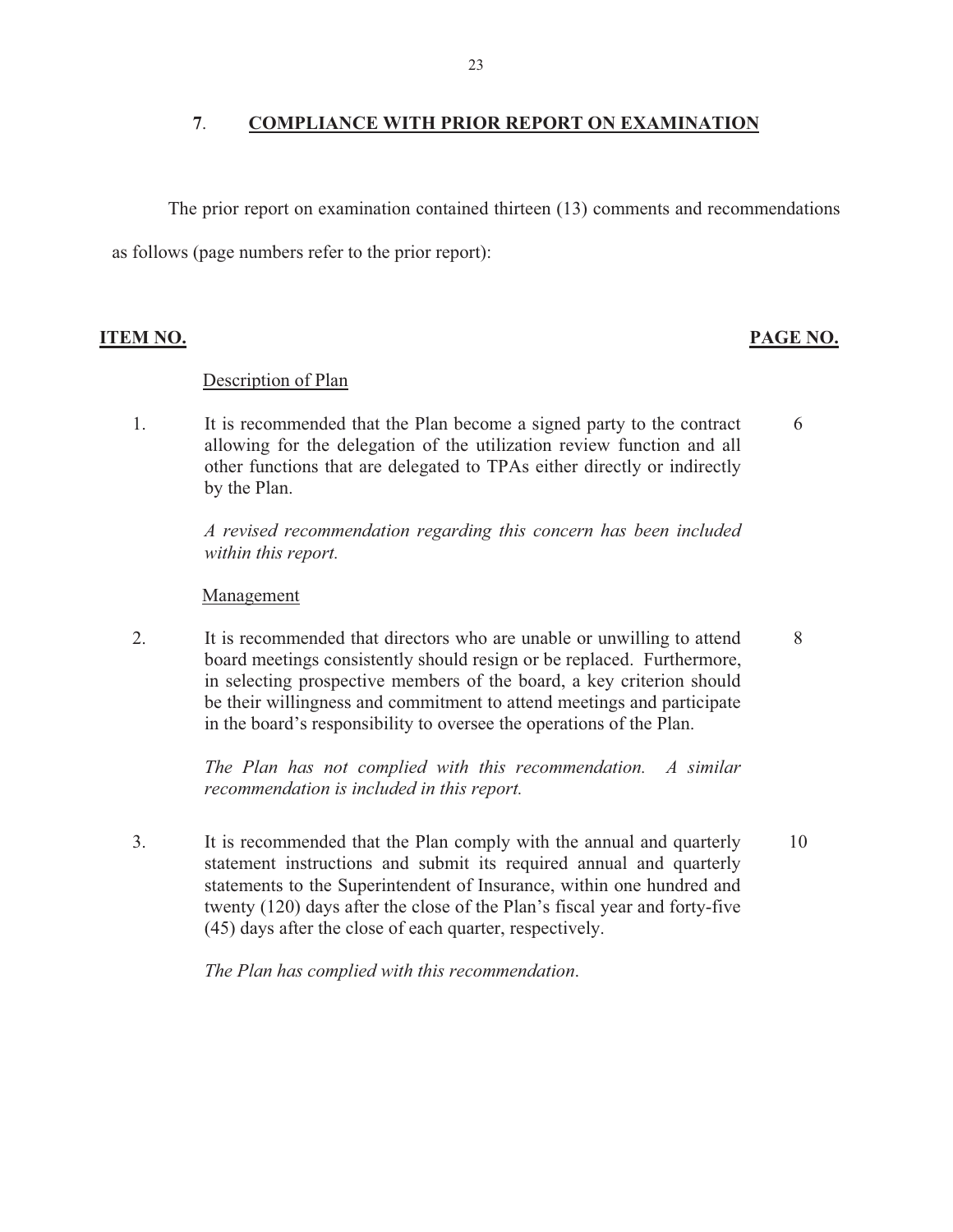4. It is also recommended that the Plan comply with Section  $4710(a)(2)$  of 10 the New York Insurance Law and submit its required annual statements to the Superintendent of Insurance, within one-hundred and twenty (120) days after the close of the Plan's fiscal year.

*The Plan has complied with this recommendation.* 

5. It is recommended that the Plan comply with Section  $4705(c)(2)$  of the 10 New York Insurance Law and maintain custody of all administrative service contracts relative to services provided to the Plan by INDECS and HCS.

*The Plan has complied with this recommendation.* 

6. It is recommended that the Plan comply with Section  $4705(e)$  of the 11 New York Insurance Law by preparing and furnishing an annual independent actuarial opinion to the entities indicated in such section of the New York Insurance Law.

> *The Plan has not complied with this recommendation. A similar recommendation is included in this report.*

Stop Loss Reinsurance Coverage

7. It is recommended that the Plan obtain and maintain aggregate stop- 12 loss coverage in compliance with Section 4707(a)(1) of the New York Insurance Law.

> *The Plan has not complied with this recommendation. A similar recommendation is included in this report.*

Conflict of Interest

8. It is recommended that all board members sign the required conflict of 13 interest disclosure form on an annual basis.

*The Plan has complied with this recommendation.* 

# **ITEM** NO. 2007. In the second contract of the second contract of the second contract of the second contract of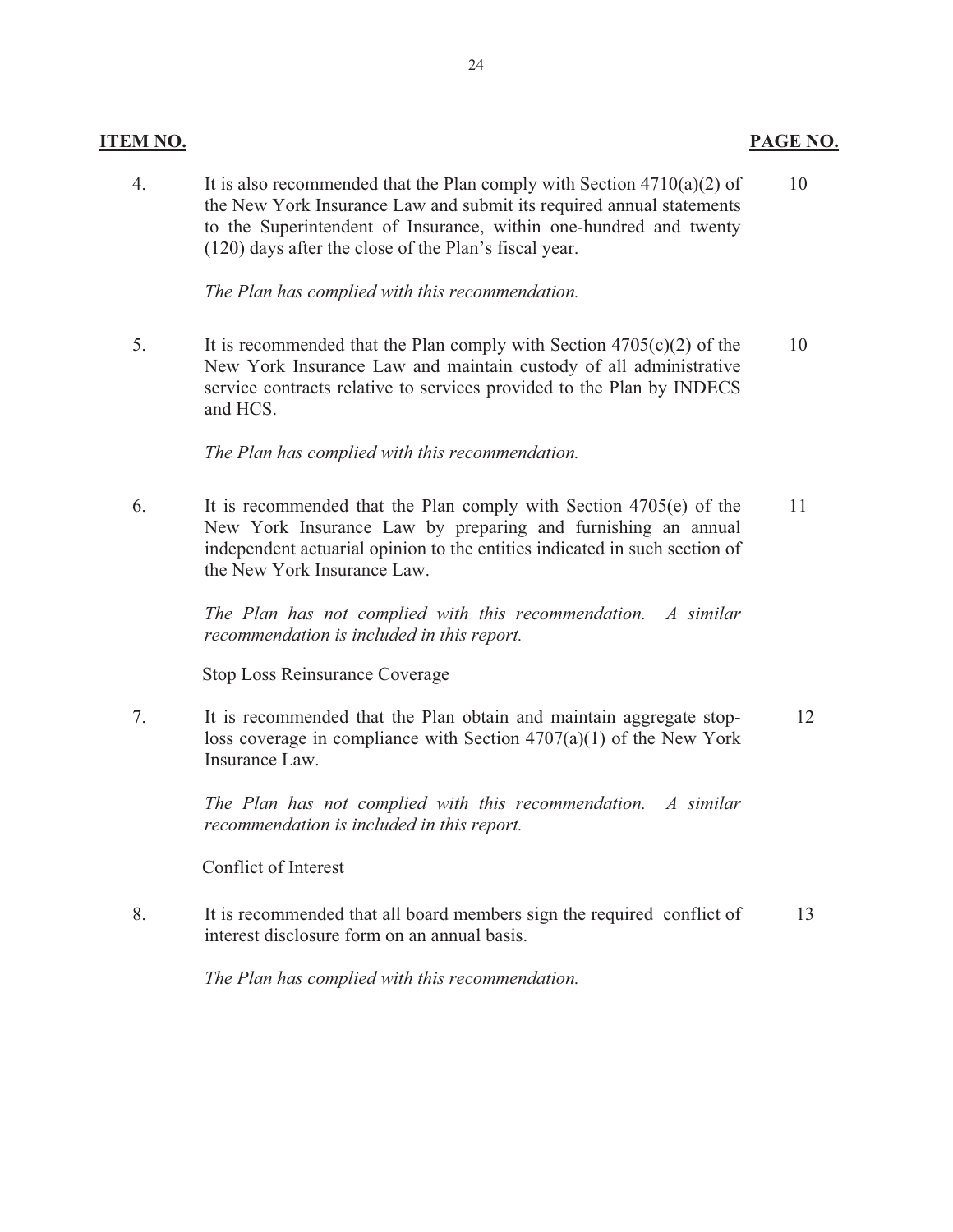### Report of Independent Certified Public Accountant

9. It is recommended that the Plan comply with Section  $307(b)(2)$  of the 13 New York Insurance Law and submit to this Department the applicable CPA report relative to the Plan's financial statements, including a reconciliation of the differences between amounts reported in the filed annual statements and the amounts reported in the CPA report.

*The Plan has complied with this recommendation.* 

### Claims Processing

10. It is recommended that the Plan require INDECS to implement a 19 proactive quality assurance program in order to identify and correct errors that may be occurring on an ongoing basis, in addition to retroactive reviews resulting from external contact.

> *The Plan has not complied with this recommendation. A similar recommendation is included in this report.*

### Utilization Review

11. It is recommended that the Plan, in its oversight of the claims 20 settlement function, require that third parties acting on its behalf, comply with Sections 4901(a) and (b)(1) of the New York Insurance Law and submit the Plan's utilization review plan with the New York Insurance Department on a biennial basis.

*The Plan has complied with this recommendation.* 

**Plan Document** 

12. It is recommended that the Plan comply with its plan document and 20 request pertinent documentation of eligibility when enrolling members.

*The Plan has complied with this recommendation.* 

25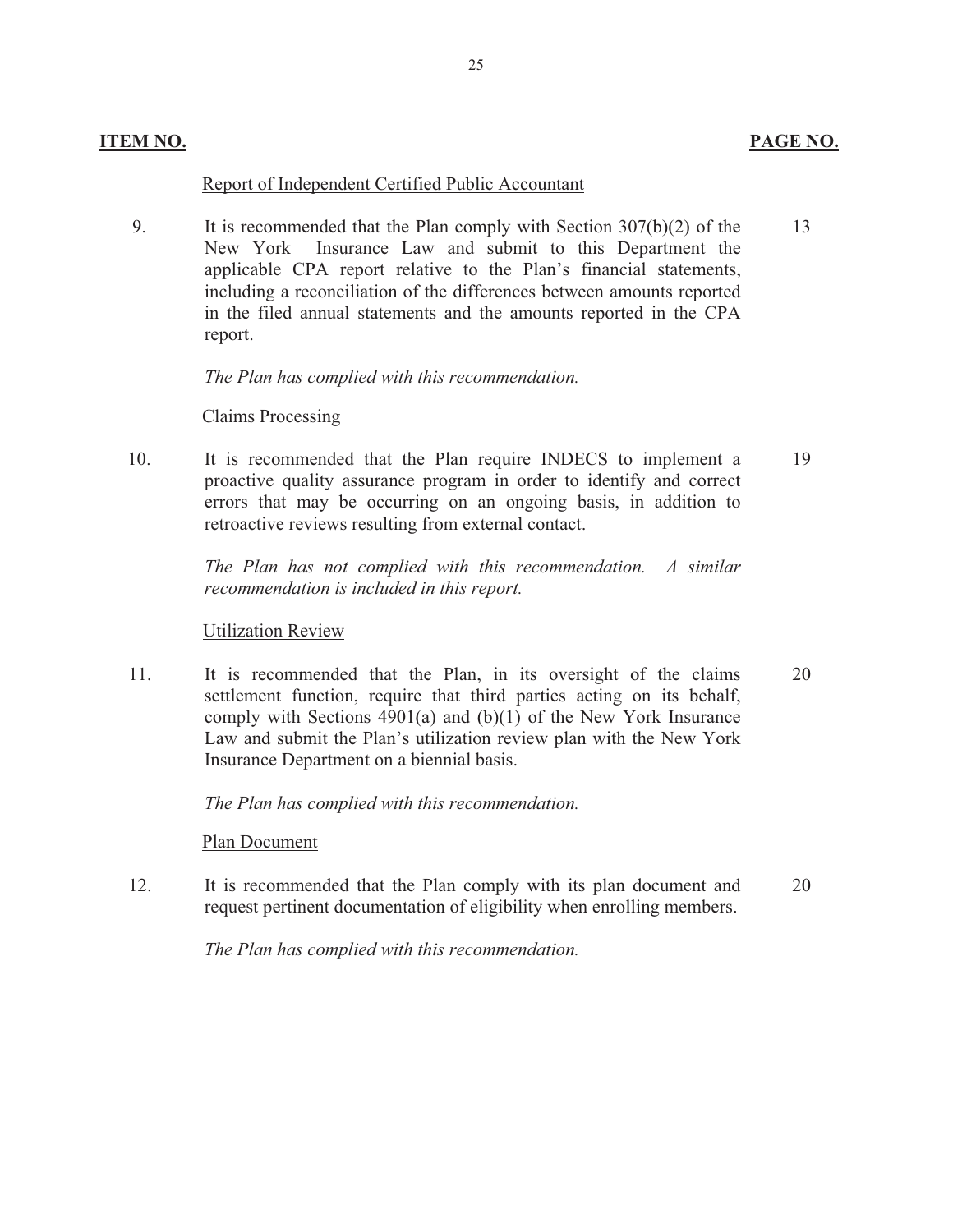### Fraud Prevention and Detection

21 13. It is recommended that the Plan comply with Section 405 of the New York Insurance Law and report any known or suspected incidents of fraud to the New York Insurance Department's Frauds Bureau.

*No known fraud cases were noted during this exam period.*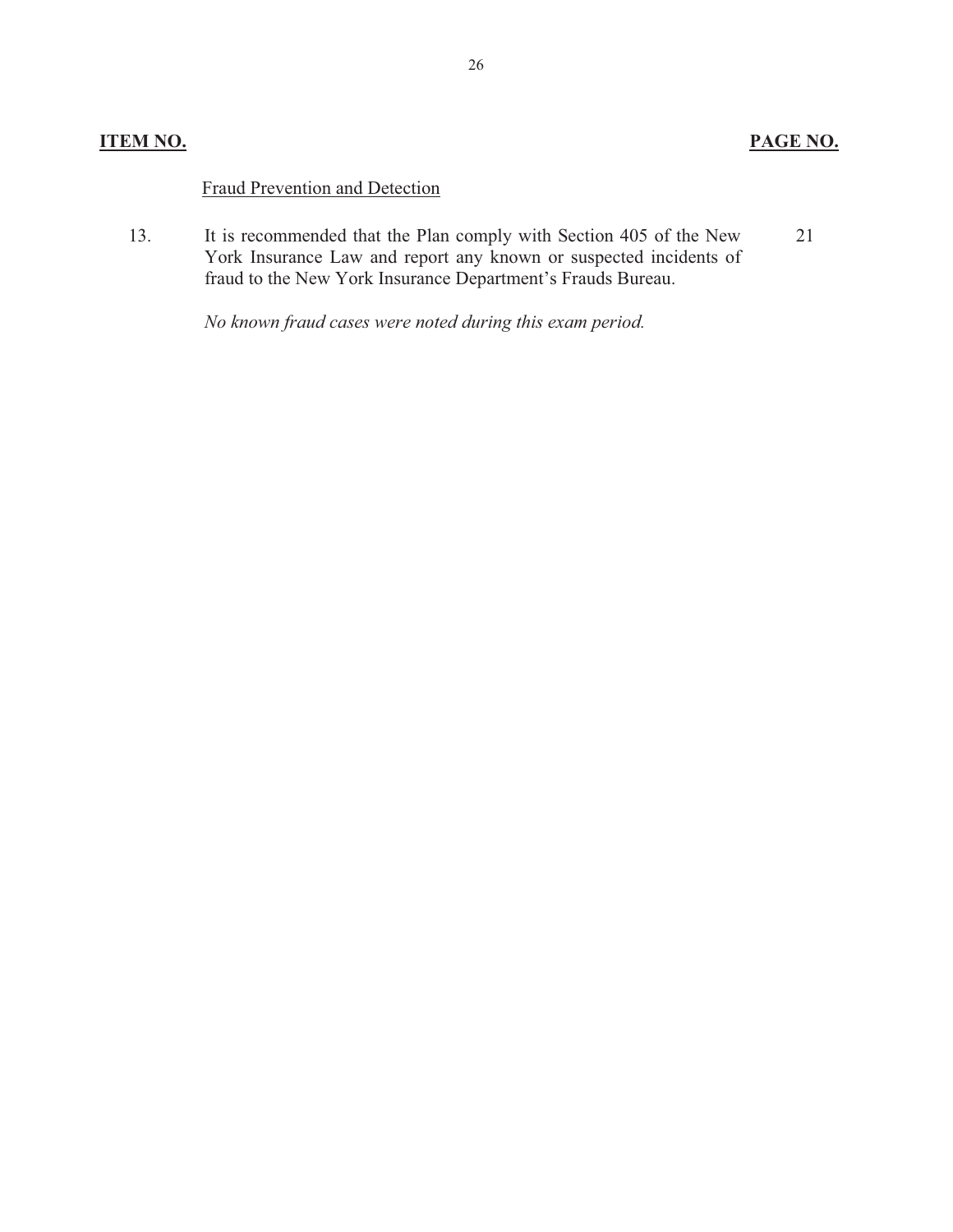### 8. **8. SUMMARY OF COMMENTS AND RECOMMENDATIONS**

# **ITEM** PAGE NO. 2007 THE RESEARCH SERVICE SERVICE SERVICE SERVICE SERVICE SERVICE SERVICE SERVICE SERVICE SERVICE

### A. Description of the Plan

It is recommended that the Plan perform appropriate due diligence and ensure that the agreement between INDECS and its Utilization Review agent is in full compliance with New York laws and regulations and that the Plan's Utilization Review agent is in full compliance with its agreement. 7

### B. Management and Controls

attend board meetings consistently should resign or be replaced. It is recommended that directors who are unable or unwilling to Furthermore, in selecting prospective members of the board, a key criterion should be their willingness and commitment to attend meetings and participate in the board's responsibility to oversee the operations of the Plan. 10

### C. Report on Examination

It is recommended that the Plan obtain signed statements by each board member confirming that such member has received and read the report on examination, in compliance with Section 312 (b) of the New York Insurance Law. 10

### D. Stop Loss Coverage

It is recommended that the Plan obtain and maintain aggregate stop-loss coverage in compliance with Section  $4707(a)(1)$  of the New York Insurance Law. 12

### E. Fidelity Bonds

It is recommended that the Plan increase its fidelity bond coverage to at least \$700,000, in order to meet the suggested minimum coverage amount of fidelity bond coverage as outlined in the Financial Condition Examiners Handbook of the National Association of Insurance Commissioners. 12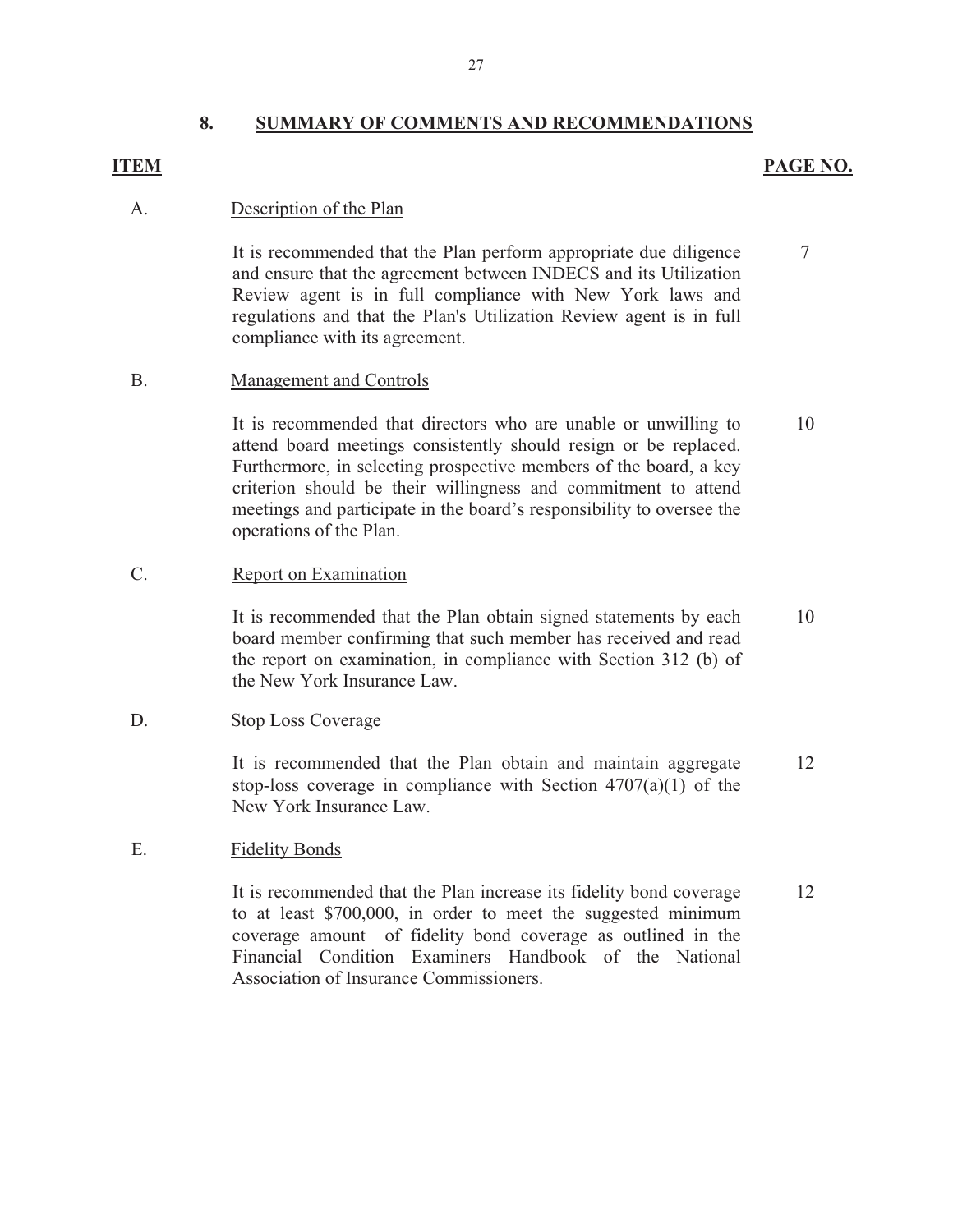# **ITEM** PAGE NO. 2008. In the second contract of the second contract of the second contract of the second contract of

### F. Claims Processing

It is recommended that the Plan require INDECS to implement periodic audits within a proactive quality assurance program in order to identify and correct errors that may be occurring on an ongoing basis, in addition to retroactive reviews resulting from external contact. The results of such audits should be reported to the Plan's management, at least annually. 18

G. Rating

It is recommended that the Plan obtain an annual independent actuarial opinion on the soundness of the Plan, which includes the actuarial soundness of the contribution of premium equivalent rates, in compliance with section 4705(e)(3) of the New York Insurance Law. 19

### H. Utilization Review

- i. It is recommended that the Plan not require members to utilize a School District Representative as ombudsman during the appeal of claims. 20
- ii. It is also recommended that the Plan ensure that the appeal instructions it issues to its members are orderly, complete, and consistent, stating specifically that the Level One appeal is also the Final Adverse Determination. 20
- iii. It is recommended that the Plan's Denial letters accurately and completely reflect the member's rights of appeal in accordance with Article 49 of the Insurance Law. 21
- iv. It is recommended that the Explanation of Benefit statements utilized by the Plan accurately and clearly explain member appeal rights. 22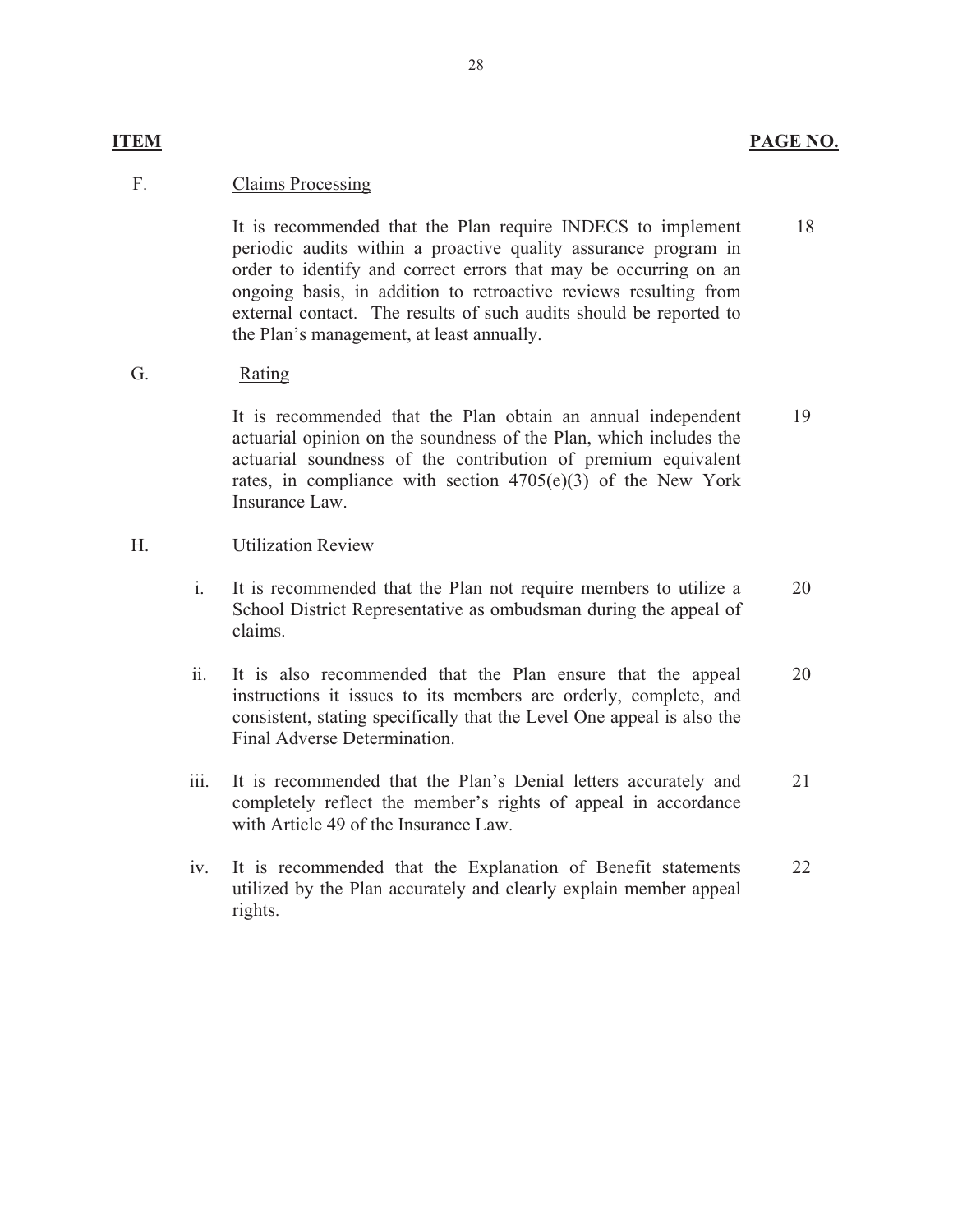Respectfully submitted,

\_\_\_\_\_\_\_\_\_\_/S/\_\_\_\_\_\_\_\_\_\_\_\_\_\_\_\_\_\_

Victor Estrada Senior Insurance Examiner

STATE OF NEW YORK COUNTY OF NEW YORK )  $\mathcal{L}$  ) SS. )

**Victor Estrada**, being duly sworn, deposes and says that the foregoing report submitted by him is true to the best of his knowledge and belief.

 $\frac{1}{S}$ 

Victor Estrada

Subscribed and sworn to before me

this \_\_\_\_\_ day of \_\_\_\_\_\_\_\_\_2011